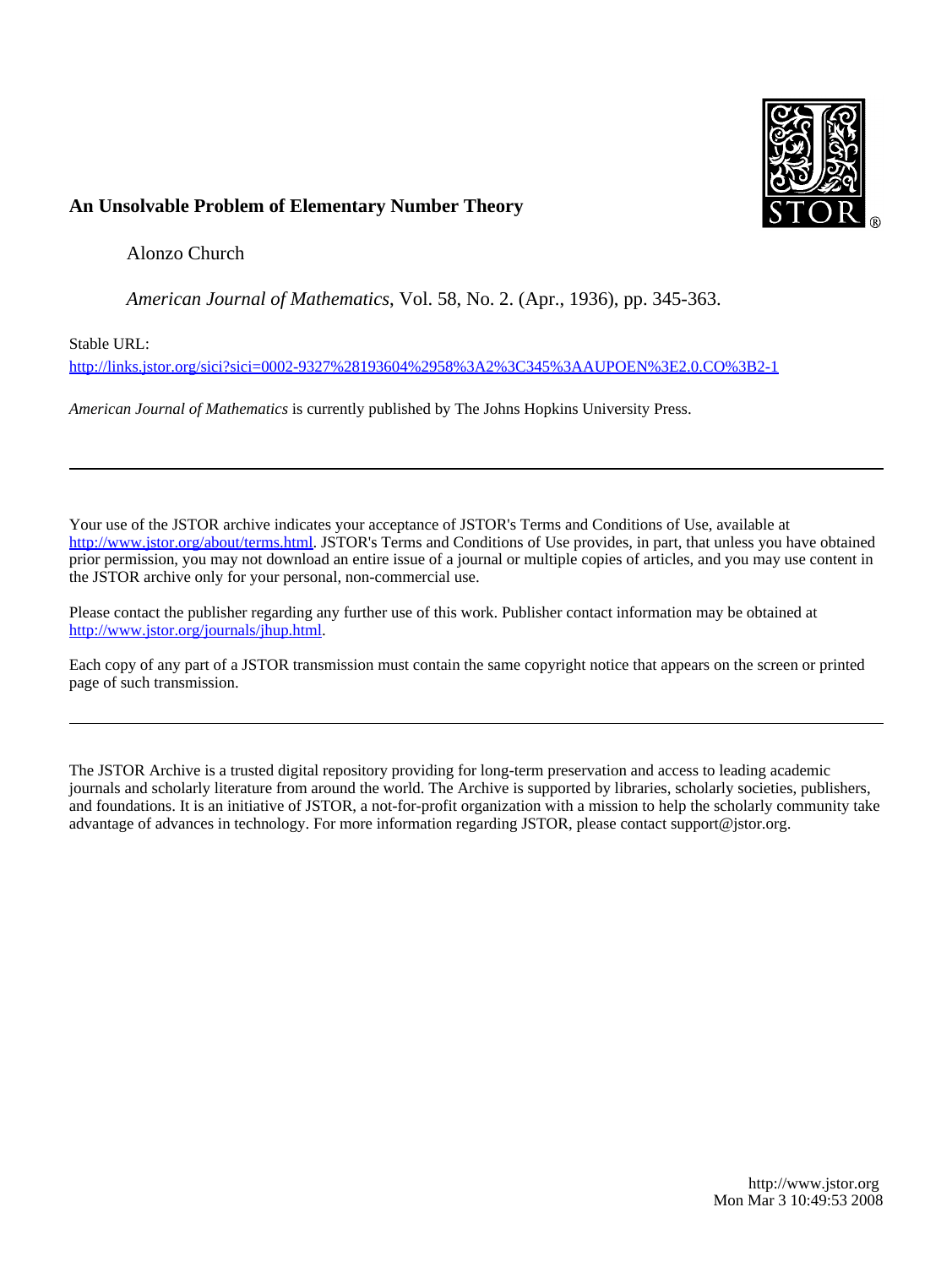## AN UNSOLVABLE PROBLEM OF ELEMENTARY NUMBER THEORY.<sup>1</sup>

By ALONZO CHURCH.

**1.** Introduction. There is a class of problems of elementary number theory which can be stated in the form that it is required to find an effectively calculable function f of n positive integers, such that  $f(x_1, x_2, \dots, x_n) = 2^{2}$ is a necessary and sufficient condition for the truth of a certain proposition of elementary number theory involving  $x_1, x_2, \dots, x_n$  as free variables.

An example of such a problem is the problem to find a means of determining of any given positive integer n whether or not there exist positive integers x, y, z, such that  $x^n + y^n = z^n$ . For this may be interpreted, required to find an effectively calculable function  $f$ , such that  $f(n)$  is equal to 2 if and only if there exist positive integers x, y, z, such that  $x^n + y^n = z^n$ . Clearly the condition that the function f be effectively calculable is an essential part of the problem, since without it the problem becomes trivial.

Another example of a problem of this class is, for instance, the problem of topology, to find a complete set of effectively calculable invariants of closed three-dimensional simplicia1 manifolds under homeomorphisms. This problem can be interpreted as a problem of elementary number theory in view of the fact that topological complexes are representable by matrices of incidence. In fact, as is well known, the property of a set of incidence matrices that it represent a closed three-dimensional manifold, and the property of two sets of incidence matrices that they represent homeomorphic complexes, can both be described in purely number-theoretic terms. If we enumerate, in a straightforward way, the sets of incidence matrices which represent closed threedimensional manifolds, it will then be immediately provable that the problem under consideration (to find a complete set of effectively calculable invariants of closed three-dimensional manifolds) is equivalent to the problem, to find an effectively calculable function f of positive integers, such that  $f(m, n)$  is equal to 2 if and only if the  $m$ -th set of incidence matrices and the  $n$ -th set of incidence matrices in the enumeration represent homeomorphic complexes.

Other examples will readily occur to the reader.

Presented to the American Mathematical Society, April 19, 1935.

The selection of the particular positive integer 2 instead of some other is, of course, accidental and non-essential.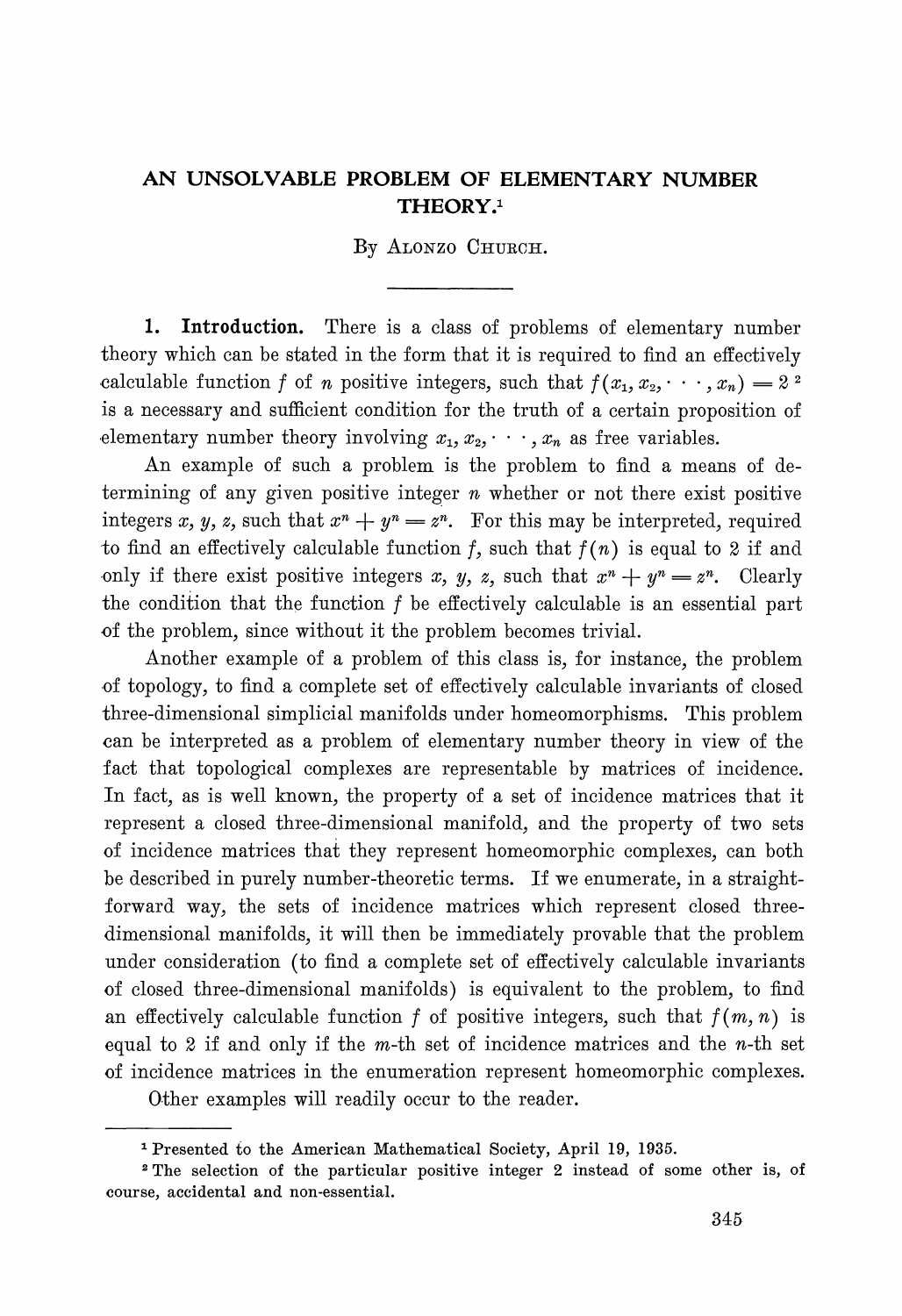The purpose of the present paper is to propose a definition of effective calculability<sup>3</sup> which is thought to correspond satisfactorily to the somewhat vague intuitive notion in terms of which problems of this class are often stated, and to show, by means of an example, that not every problem of this class is solvable.

**2.** Conversion and  $\lambda$ -definability. We select a particular list of symbols, consisting of the symbols  $\{\, ,\, \},\,$  (, ),  $\lambda$ ,  $[$ ,  $]$ , and an enumerably infinite set of symbols  $a, b, c, \cdots$  to be called *variables*. And we define the word formula to mean any finite sequence of symbols out of this list. The terms well-formed formula, free variable, and bound variable are then defined by induction as follows. A variable  $x$  standing alone is a well-formed formula and the occurrence of  $x$  in it is an occurrence of  $x$  as a free variable in it; if the formulas  $F$  and  $X$  are well-formed,  $\{F\}(X)$  is well-formed, and an occurrence of x as a free (bound) variable in  $\bf{F}$  or  $\bf{X}$  is an occurrence of x as a free (bound) variable in  $\{F\}(X)$ ; if the formula M is well-formed and contains an occurrence of x as a free variable in M, then  $\lambda x[M]$  is well-formed, any occurrence of x in  $\lambda x[M]$  is an occurrence of x as a bound variable in  $\lambda \mathbf{x}[M]$ , and an occurrence of a variable y, other than x, as a free (bound) variable in M is an occurrence of  $y$  as a free (bound) variable in  $\lambda x[M]$ .

As will appear, this definition of effective calculability can be stated in either of two equivalent forms, (1) that a function of positive integers shall be called effectively calculable if it is h-definable in the sense of \$2 below, **(2)** that a function of positive integers shall be called effectively calculable if it is recursive in the sense of  $§ 4$  below. The notion of  $\lambda$ -definability is due jointly to the present author and S. C. Kleene, successive steps towards it having been taken by the present author in the Annals of Mathematics, vol. 34 (1933), p. 863, and by Kleene in the American Journal of Mathematics, vol. 57 (1935), p. 219. The notion of recursiveness in the sense of  $§ 4$  below is due jointly to Jacques Herbrand and Kurt Gödel, as is there explained. And the proof of equivalence of the two notions is due chiefly to Kleene, but also partly to the present author and to J. B. Rosser, as explained below. The proposal to identify these notions with the intuitive notion of effective calculability is first made in the present paper (but see the first footnote to \$7 below).

With the aid of the methods of Kleene (American Journal of Mathematics, 1935), the considerations of the present paper could, with comparatively slight modification, be carried through entirely in terms of X-definability, without making use of the notion of recursiveness. On the other hand, since the results of the present paper were obtained, it has been shown by Kleene (see his forthcoming paper, "General recursive functions of natural numbers") that analogous results can be obtained entirely in terms of recursiveness, without making use of X-definability. The fact, however, that two such widely different and (in the opinion of the author) equally natural definitions of effective calculability turn out to be equivalent adds to the strength of the reasons adduced below for believing that they constitute as general a characterization of this notion as is consistent with the usual intuitive understanding of it.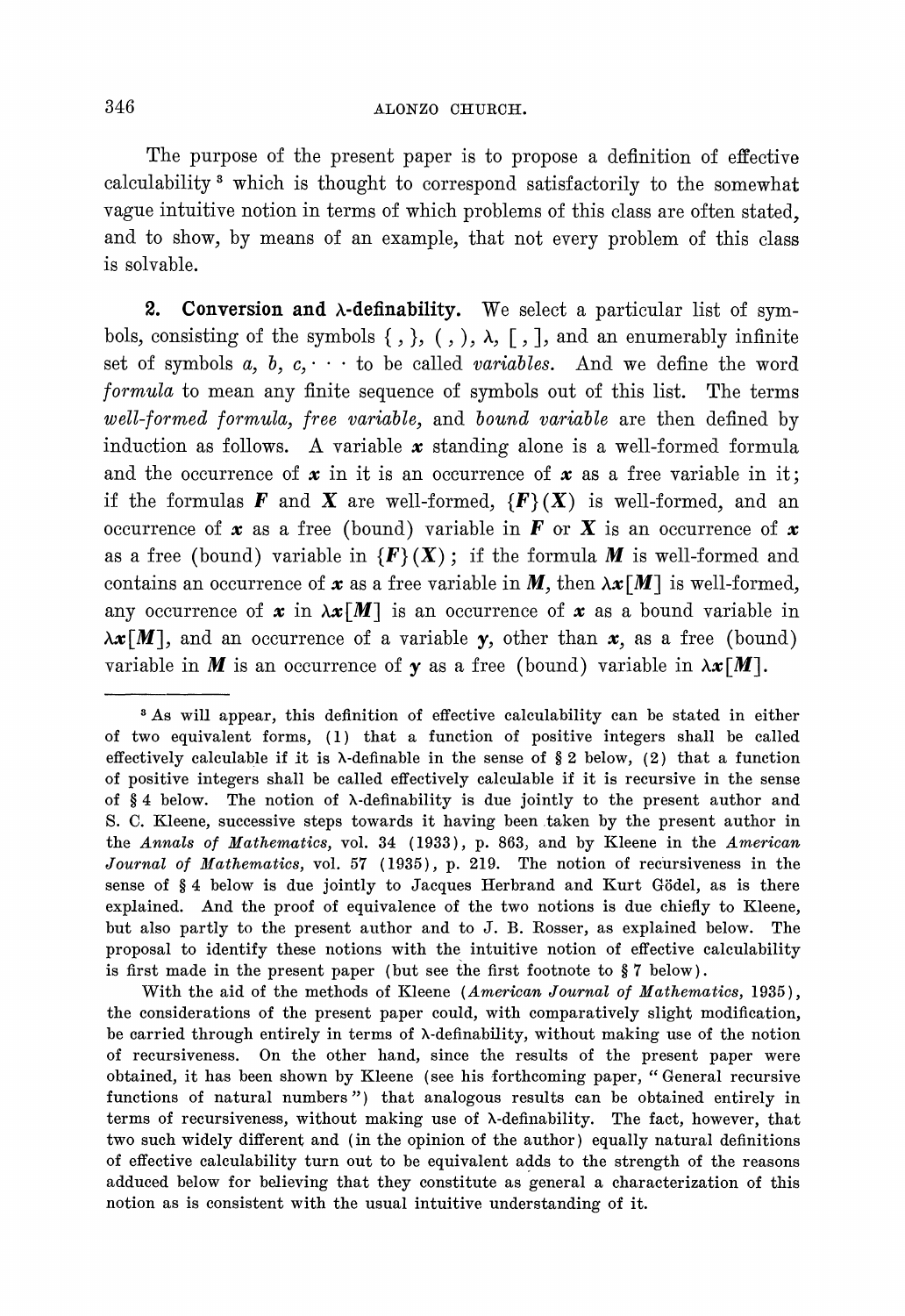We shall use heavy type letters to stand for variable or undetermined formulas. And we adopt the convention that, unless otherwise stated, each heavy type letter shall represent a well-formed formula and each set of symbols standing apart which contains a heavy type letter shall represent a wellformed formula.

When writing particular well-formed formulas, we adopt the following abbreviations. A formula  $\{F\}(X)$  may be abbreviated as  $F(X)$  in any case where **F** is or is represented by a single symbol. A formula  $\{ \{F\}(X)\}(Y)$  may be abbreviated as  $\{F\}(X, Y)$ , or, if F is or is represented by a single symbol, as  $\mathbf{F}(\mathbf{X}, \mathbf{Y})$ . And  $\{\{\{\mathbf{F}\}(\mathbf{X})\}(\mathbf{Y})\}(\mathbf{Z})$  may be abbreviated as  $\{\mathbf{F}\}(\mathbf{X}, \mathbf{Y}, \mathbf{Z})$ , or as  $F(X, Y, Z)$ , and so on. A formula  $\lambda x_1[\lambda x_2[\cdot \cdot \cdot \lambda x_n/M] \cdot \cdot \cdot]$  may be abbreviated as  $\lambda x_1 x_2 \cdot \cdot \cdot x_n \cdot M$  or as  $\lambda x_1 x_2 \cdot \cdot \cdot x_n M$ .

We also allow ourselves at any time to introduce abbreviations of the form that a particular symbol  $\alpha$  shall stand for a particular sequence of symbols  $\boldsymbol{A}$ , and indicate the introduction of such an abbreviation by the notation  $\alpha \rightarrow A$ , to be read, " $\alpha$  stands for A."

We introduce at once the following infinite list of abbreviations,

$$
1 \rightarrow \lambda ab \cdot a(b),
$$
  
\n
$$
2 \rightarrow \lambda ab \cdot a(a(b)),
$$
  
\n
$$
3 \rightarrow \lambda ab \cdot a(a(a(b))),
$$

and so on, each positive integer in Arabic notation standing for a formula of the form  $\lambda ab \cdot a(a(\cdot \cdot \cdot a(b) \cdot \cdot \cdot)).$ 

The expression  $S^x_{\mathbf{x}}M$  is used to stand for the result of substituting N for  $x$  throughout  $M$ .

We consider the three following operations on well-formed formulas :

I. To replace any part  $\lambda \mathbf{x}[M]$  of a formula by  $\lambda \mathbf{y}[S^{\mathbf{x}}_{\mathbf{x}}M \mid ]$ , where  $\mathbf{y}$  is a variable which does not occur in M.

11. To replace any part  $\{ \lambda x \llbracket M \rrbracket \}$  (N) of a formula by  $S^*_{x}M$ , provided that the bound variables in  $M$  are distinct both from  $x$  and from the free variables in N.

**111.** To replace any part  $S^*_{\infty}M$  (not immediately following  $\lambda$ ) of a formula by  $\{ \lambda x \in M \} \ (N)$ , provided that the bound variables in M are distinct both from  $x$  and from the free variables in  $N$ .

Any finite sequence of these operations is called a *conversion*, and if **B** is obtainable from  $\boldsymbol{A}$  by a conversion we say that  $\boldsymbol{A}$  is *convertible* into  $\boldsymbol{B}$ , or, " $A$  conv  $B$ ." If  $B$  is identical with  $A$  or is obtainable from  $A$  by a single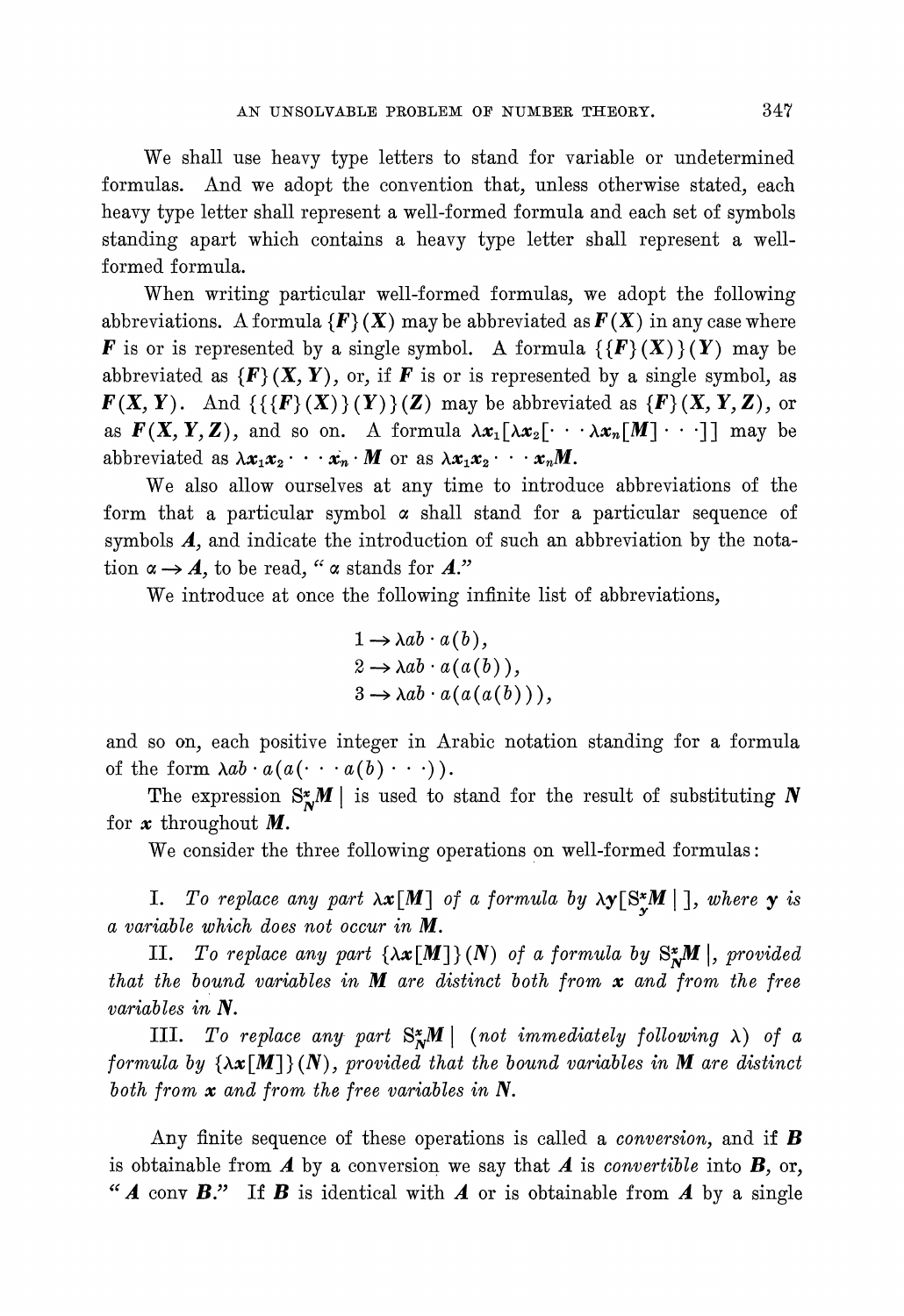application of one of the operations I, II, III, we say that  $\boldsymbol{A}$  is *immediately convertible* into  $\boldsymbol{B}$ .

A conversion which contains exactly one application of Operation II, and no application of Operation III, is called a *reduction*.

A formula is said to be in normal form if it is well-formed and contains no part of the form  $\{\lambda x \in M\}$  (N). And **B** is said to be a normal form of **A** if B is in normal form and *A* conv B.

The originally given order a, b,  $c, \dots$  of the variables is called their natural order. And a formula is said to be in principal normal form if it is in normal form, and no variable occurs in it both as a free variable and as a bound variable, and the variables which occur in it immediately following the symbol  $\lambda$  are, when taken in the order in which they occur in the formula, in natural order without repetitions, beginning with  $a$  and omitting only such variables as occur in the formula as free variables.<sup>4</sup> The formula  $\boldsymbol{B}$  is said to be the *principal normal form of*  $\boldsymbol{A}$  if  $\boldsymbol{B}$  is in principal normal form and *A* conv B.

Of the three following theorems, proof of the first is immediate, and the second and third have been proved by the present author and J. B. Rosser:<sup>5</sup>

THEOREMI. If a formula is in normal form, no reduction of it is possible.

THEOREM II. If a formula has a normal form, this normal form is unique to within applications of Operation I, and any sequence of reductions of the formula must (if continued) terminate in the normal form.

THEOREM III. If a formula has a normal form, every well-formed part of it has a normal form.

We shall call a function a *function of positive integers* if the range of each independent variable is the class of positive integers and the range of the dependent variable is contained in the class of positive integers. And when it is desired to indicate the number of independent variables we shall speak of a function of one positive integer, a function of two positive integers, and so on. Thus if F is a function of n positive integers, and  $a_1, a_2, \dots, a_n$ are positive integers, then  $F(a_1, a_2, \dots, a_n)$  must be a positive integer.

For example, the formulas  $\lambda ab \cdot b(a)$  and  $\lambda a \cdot a(\lambda c \cdot b(c))$  are in principal normal form, and  $\lambda ac \cdot c(a)$ , and  $\lambda bc \cdot c(b)$ , and  $\lambda a \cdot a(\lambda a \cdot b(a))$  are in normal form but not in principal normal form. Use of the principal normal form was suggested by S. C. Kleene as a means of avoiding the ambiguity of determination of the normal form of a formula, which is troublesome in certain connections.

Observe that the formulas  $1, 2, 3, \ldots$  are all in principal normal form.

Alonzo Church and J. B. Rosser, "Some properties of conversion,'? forthcoming (abstract in Bulletin **of** the American Mathematical Bociety, vol. 41, p. 332).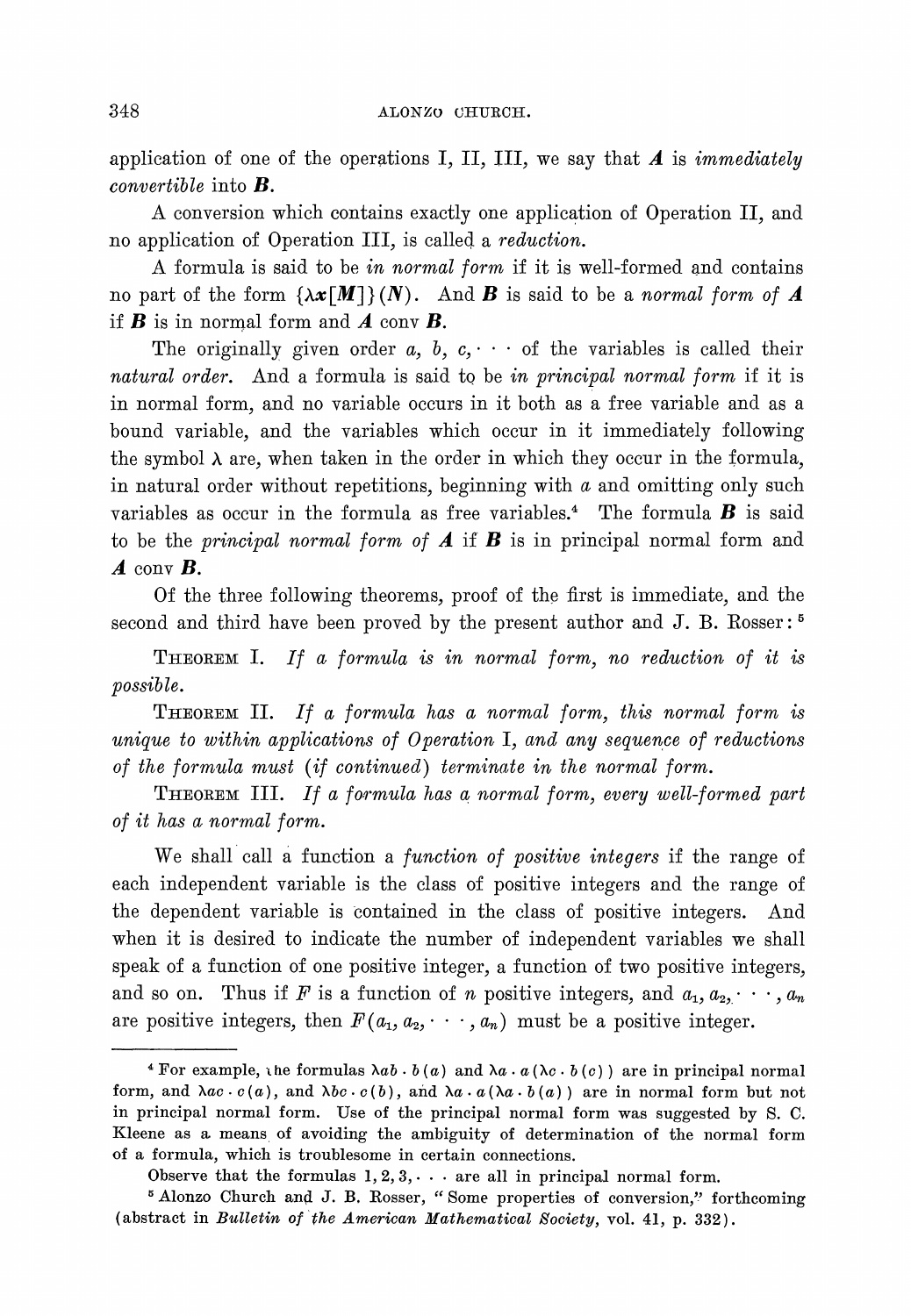A function  $F$  of one positive integer is said to be  $\lambda$ -definable if it is possible to find a formula **F** such that, if  $F(m) = r$  and **m** and **r** are the formulas for which the positive integers m and  $r$  (written in Arabic notation) stand according to our abbreviations introduced above, then  $\{F\}(m)$  conv r.

Similarly, a function  $F$  of two positive integers is said to be  $\lambda$ -definable if it is possible to find a formula **F** such that, whenever  $F(m, n) = r$ , the formula  $\{F\}(\boldsymbol{m}, \boldsymbol{n})$  is convertible into  $\boldsymbol{r}$  ( $m, n, r$  being positive integers and  $m, n, r$  the corresponding formulas). And so on for functions of three or more positive integers.<sup>6</sup>

It is clear that, in the case of any  $\lambda$ -definable function of positive integers, the process of reduction of formulas to normal form provides an algorithm for the effective calculation of particular values of the function.

**3.** The Gödel representation of a formula. Adapting to the formal notation just described a device which is due to Gödel,<sup>7</sup> we associate with every formula a positive integer to represent it, as follows. To each of the symbols  $\{$ ,  $\}$ ,  $\Gamma$  we let correspond the number 11, to each of the symbols  $\}$ ,  $\}$ ,  $\}$  the number 13, to the symbol  $\lambda$  the number 1, and to the variables a, b, c, $\cdots$  the prime numbers 17, 19, 23, $\cdots$  respectively. And with a formula which is composed of the *n* symbols  $\tau_1, \tau_2, \dots, \tau_n$  in order we associate the number  $2^{t_1}3^{t_2}\cdots p_n^{t_n}$ , where  $t_i$  is the number corresponding to the symbol  $\tau_i$ , and where  $p_n$  stands for the *n*-th prime number.

This number  $2^{t_1}3^{t_2}\cdots p_n^{t_n}$  will be called the Gödel representation of the formula  $\tau_1 \tau_2 \cdot \cdot \cdot \tau_n$ .

Two distinct formulas may sometimes have the same Gödel representation, because the numbers 11 and 13 each correspond to three different symbols, but it is readily proved that no two distinct well-formed formulas can have the same Gödel representation. It is clear, moreover, that there is an effective method by which, given any formula, its Gödel representation can be calculated; and likewise that there is an effective method by which, given any positive integer, it is possible to determine whether it is the Gödel representation of a well-formed formula and, if it is, to obtain that formula.

In this connection the Gödel representation plays a rôle similar to that

Cf. S. C. Kleene, "A theory of positive integers in formal logic," American Journal of Nathematics, vol. 57 (1935), pp. 153-173 and 219-244, where the A-definability of a number of familiar functions of positive integers, and of a number of important general classes of functions, is established. Kleene uses the term definable, or formally definable, in the sense in which we are here using  $\lambda$ -definable.

<sup>&</sup>lt;sup>7</sup> Kurt Gödel, "Über formal unentscheidbare Sätze der Principia Mathematica und verwandter Systeme I," Monatshefte für Mathematik und Physik, vol. 38 (1931), pp. 173-198.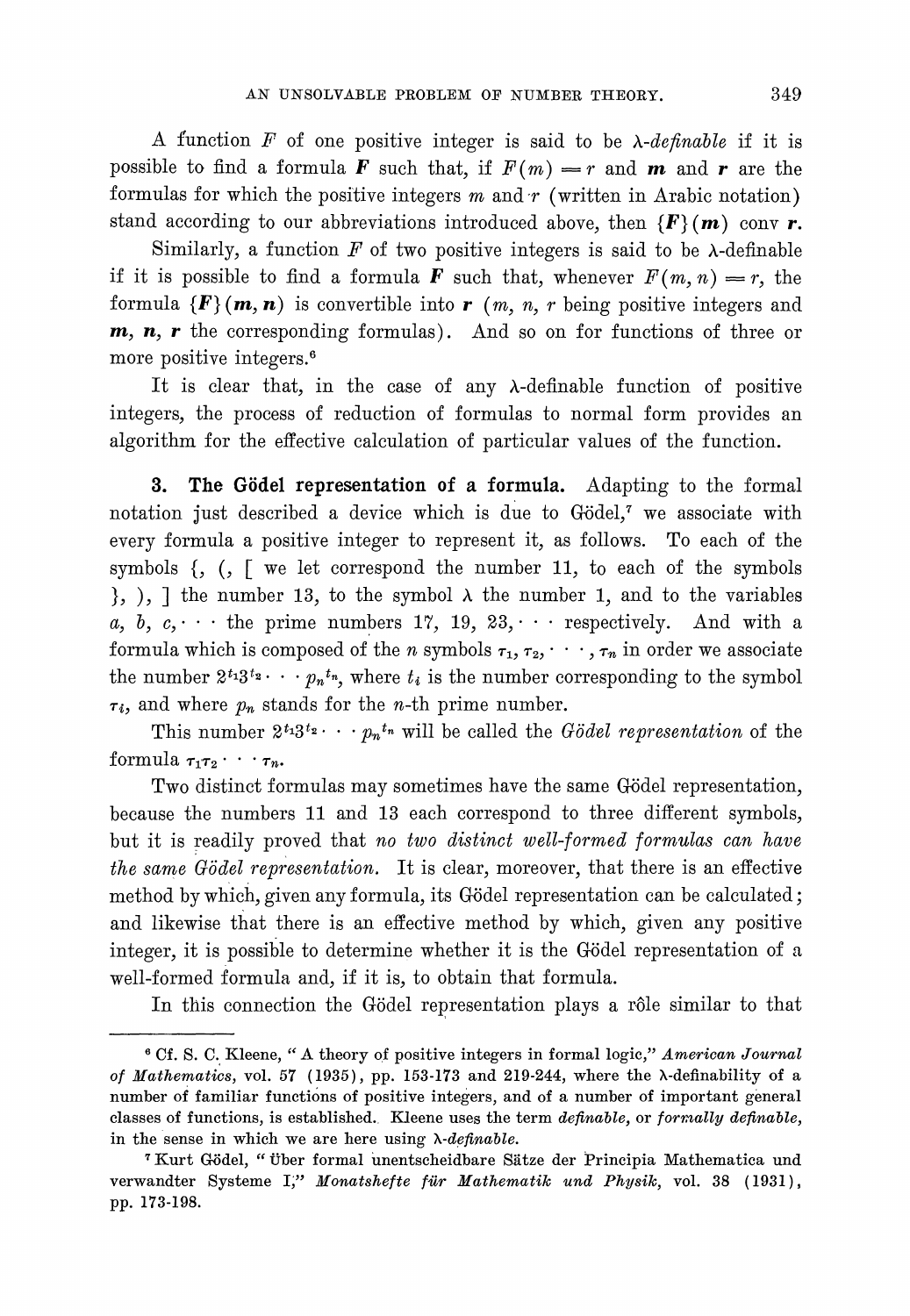of the matrix of incidence in combinatorial topology (cf. *5* 1 above'). For there is, in the theory of well-formed formulas, an important class of problems, each of which is equivalent to a problem of elementary number theory obtainable by means of the Gödel representation.<sup>8</sup>

4. Recursive functions. We define a class of expressions, which we shall call *elementary expressions*, and which involve, besides parentheses and commas, the symbols 1, *S*, an infinite set of numerical variables  $x, y, z, \dots$ , and, for each positive integer *n*, an infinite set  $f_n$ ,  $g_n$ ,  $h_n$ ,  $\cdots$  of functional variables with subscript  $n$ . This definition is by induction as follows. The symbol 1 or any numerical variable, standing alone, is an elementary expression. If A is an elementary expression, then  $S(A)$  is an elementary expression. If  $A_1, A_2, \dots, A_n$  are elementary expressions and  $f_n$  is any functional variable with subscript n, then  $f_n(A_1, A_2, \dots, A_n)$  is an elementary expression.

The particular elementary expressions 1,  $S(1)$ ,  $S(S(1))$ ,  $\cdots$  are called numerals. And the positive integers  $1, 2, 3, \cdots$  are said to correspond to the numerals 1,  $S(1)$ ,  $S(S(1))$ ,  $\cdots$ .

An expression of the form  $A = B$ , where A and B are elementary expressions, is called an elementary equation.

The *derived equations* of a set  $E$  of elementary equations are defined by induction as follows. The equations of  $E$  themselves are derived equations. If  $A = B$  is a derived equation containing a numerical variable x, then the result of substituting a particular numeral for all the occurrences of  $x$  in  $A = B$  is a derived equation. If  $A = B$  is a derived equation containing an elementary expression C (as part of either A or B), and if either  $C = D$ or  $D = C$  is a derived equation, then the result of substituting D for a particular occurrence of C in  $A = B$  is a derived equation.

Suppose that no derived equation of a certain finite set  $E$  of elementary equations has the form  $k = l$  where k and l are different numerals, that the functional variables which occur in E are  $f_{n_1}^1, f_{n_2}^2, \dots, f_{n_r}^r$  with subscripts  $n_1, n_2, \dots, n_r$  respectively, and that, for every value of *i* from 1 to *r* inclusive, and for every set of numerals  $k_1$ <sup>i</sup>,  $k_2$ <sup>i</sup>,  $\cdots$ ,  $k_{n_i}$ <sup>i</sup>, there exists a unique numeral  $k$ <sup>i</sup> such that  $f_{n_i} (k_1, k_2, \dots, k_{n_i}) = k^i$  is a derived equation of E. And let  $F^1, F^2, \dots, F^r$  be the functions of positive integers defined by the con-

s This is merely a special case of the now familiar remark that, in view of the Gödel representation and the ideas associated with it, symbolic logic in general can be regarded, mathematically, as a branch of elementary number theory. This remark is essentially due to Hilbert (cf. for example, Verhandlungen des dritten internationalen Mathematikey-Kongresses in Heidelberg, 1994, p. 185; also Paul Bernays in Die Naturwissenschaften, vol. 10 (1922), pp. 97 and 98) but is most clearly formulated in terms of the GGdel representation.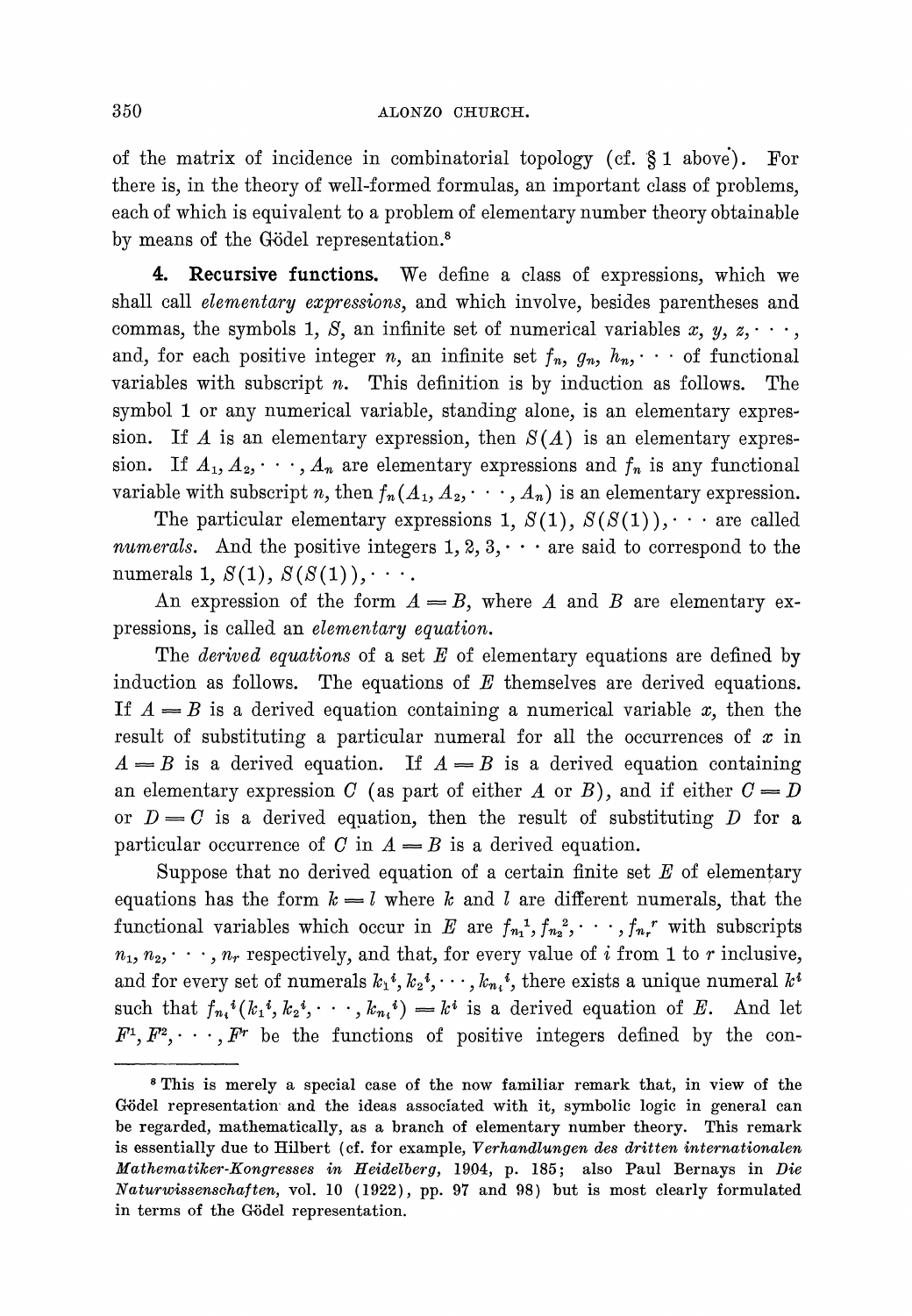dition that, in all cases,  $F^{i}(m_1^{i}, m_2^{i}, \dots, m_{n_i}^{i})$  shall be equal to  $m^{i}$ , where  $m_1$ <sup>i</sup>,  $m_2$ <sup>i</sup>,  $\cdots$ ,  $m_{n_i}$ <sup>i</sup>, and  $m$ <sup>i</sup> are the positive integers which correspond to the numerals  $k_1$ <sup>*i*</sup>,  $k_2$ <sup>*i*</sup>,  $\cdots$ ,  $k_{n_i}$ <sup>*i*</sup>, and  $k$ <sup>*i*</sup> respectively. Then the set of equations  $E$  is said to *define*, or to be a set of *recursion equations* for, any one of the functions  $F^i$ , and the functional variable  $f_{n,i}$  is said to *denote* the function  $F^i$ .

A function of positive integers for which a set of recursion equations can be given is said to be *recursive*.<sup>9</sup>

It is clear that for any recursive function of positive integers there exists an algorithm using which any required particular value of the function can be effectively calculated. For the derived equations of the set of recursion equations *B* are effectively enumerable, and the algorithm for the calculation of particular values of a function  $F^i$ , denoted by a functional variable  $f_{n,i}$ <sup>i</sup>, consists in carrying out the enumeration of the derived equations of  $E$  until the required particular equation of the form  $f_{n_i} (k_1, k_2, \dots, k_{n_i}) = k^i$  is f ound.1°

We call an infinite sequence of positive integers recursive if the function F such that  $F(n)$  is the *n*-th term of the sequence is recursive.

We call a propositional function of positive integers recursive if the function whose value is **2** or 1, according to whether the propositional function is true or false, is recursive. By a recursive property of positive integers we shall mean a recursive propositional function of one positive integer, and by a recursive relation between positive integers we shall mean a recursive propositional function of two or more positive integers.

**<sup>10</sup>**The reader may object that this algorithm cannot be held to provide an effective calculation of the required particular value of  $F<sup>i</sup>$  unless the proof is constructive that the required equation  $f_{n_i}i(k_1,i,k_2,i,\ldots,k_{n_i}i)=ki$  will ultimately be found. But if so this merely means that he should take the existential quantifier which appears in our definition of a set of recursion equations in a constructive sense. What the criterion of constructiveness shall be is left to the reader.

The same remark applies in connection with the existence of an algorithm for calculating the values of a X-definable function of positive integers.

This definition is closely related to, and was suggested by, a definition of recursive functions which was proposed by Kurt Gödel, in lectures at Princeton, N. J., 1934, and credited by him in part to an unpublished suggestion of Jacques Herbrand. The principal features in which the present definition of recursiveness differs from Gbdel's are due to S. **C.** Kleene.

In a forthcoming paper by Kleene to be entitled, "General recursive functions of natural numbers," (abstract in Bulletin of the American Mathematical Society, vol. 41). several definitions of recursiveness will be discussed and equivalences among them obtained. In particular, it follows readily from Kleene's results in that paper that every function recursive in the present sense is also recursive in the sense of Godel (1934) and conversely.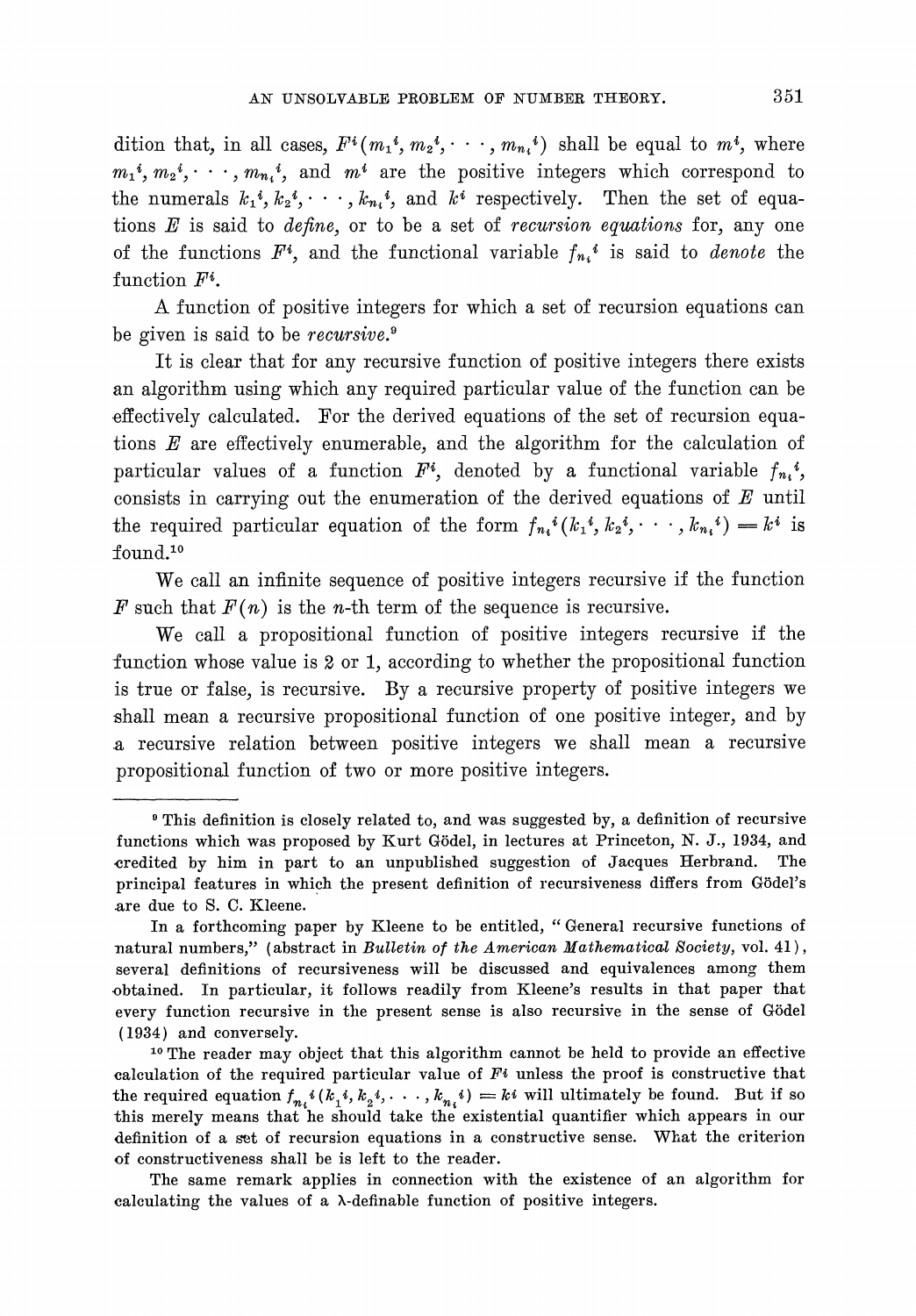A function  $F$ , for which the range of the dependent variable is contained in the class of positive integers and the range of the independent variable, or of each independent variable, is a subset (not necessarily the whole) of the class of positive integers, will be called *potentially recursive*, if it is possible to find a recursive function  $F'$  of positive integers (for which the range of the independent variable, or of each independent variable, is the whole of the class of positive integers), such that the value of  $F'$  agrees with the value of  $F$  in all cases where the latter is defined.

By an *operation on* well-formed formulas we shall mean a function for which the range of the dependent variable is contained in the class of wellformed formulas and the range of the independent variable, or of each independent variable, is the whole class of well-formed formulas. And we call such an operation recursive if the corresponding function obtained by replacing all formulas by their Gödel representations is potentially recursive.

Similarly any function for which the range of the dependent variable is contained either in the class of positive integers or in the class of well-formed formulas, and for which the range of each independent variable is identical either with the class of positive integers or with the class of well-formed formulas (allowing the case that some of the ranges are identical with one class and some with the other), will be said to be recursive if the corresponding function obtained by replacing all formulas by their Gödel representations is potentially recursive. We call an infinite sequence of well-formed formulas recursive if the corresponding infinite sequence of Godel representations is recursive. And we call a property of, or relation between, well-formed formulas recursive if the corresponding property of, or relation between, their Gödel representations is potentially recursive. A set of well-formed formulas is said to be recursively enumerable if there exists a recursive infinite sequence which consists entirely of formulas of the set and contains every formula of the set at least once.<sup>11</sup>

In terms of the notion of recursiveness we may also define a *proposition* of elementary number theory, by induction as follows. If  $\phi$  is a recursive propositional function of  $n$  positive integers (defined by giving a particular set of recursion equations for the corresponding function whose values are **2**  and 1) and if  $x_1, x_2, \dots, x_n$  are variables which take on positive integers as values, then  $\phi(x_1, x_2, \dots, x_n)$  is a proposition of elementary number theory. If  $P$  is a proposition of elementary number theory involving  $x$  as a free

*It can be shown, in view of Theorem V below, that, if an infinite set of formulas is recursively enumerable in this sense, it is also recursively enumerable in the sense that there exists a recursive infiilite sequence which consists entirely of formulas of the set and contains every formula of the set exactly once.*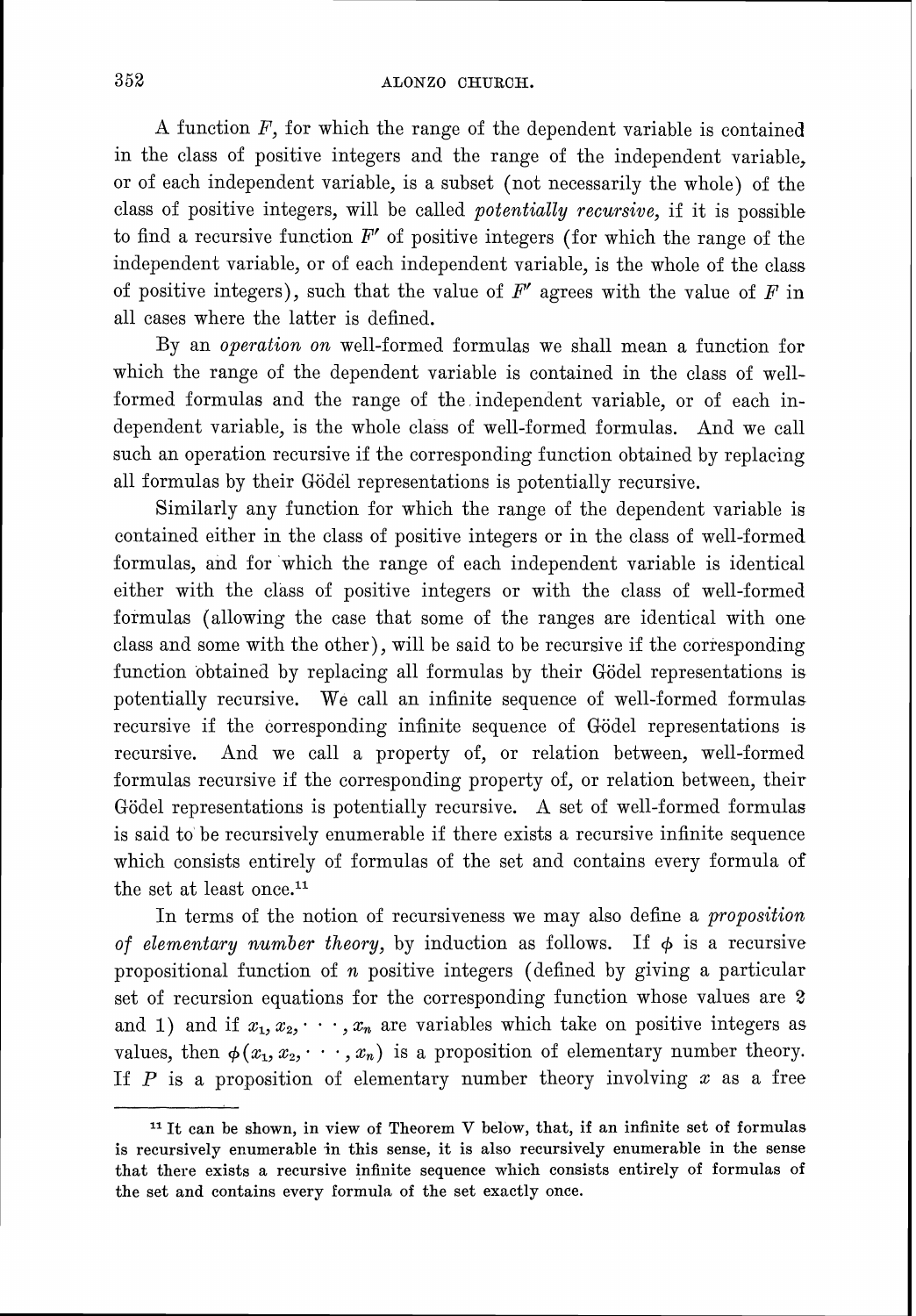variable, then the result of substituting a particular positive integer for all occurrences of  $x$  as a free variable in  $P$  is a proposition of elementary number theory, and  $(x)P$  and  $(\exists x)P$  are propositions of elementary number theory, where  $(x)$  and  $(7x)$  are respectively the universal and existential quantifiers of x over the class of positive integers.

It is then readily seen that the negation of a proposition of elementary number theory or the logical product or the logical sum of two propositions of elementary number theory is equivalent, in a simple way, to another proposition of elementary number theory.

5. Recursiveness of the Kleene  $\nu$ -function. We prove two theorems which establish the recursiveness of certain functions which are definable in words by means of the phrase, "The least positive integer such that," or, "The n-th positive integer such that."

THEOREMIT. *If P is a recursive function of two positive integers, and if for every positive integer x there exists a positive integer y such that*   $F(x, y) > 1$ , then the function  $F^*$ , such that, for every positive integer x,  $F^*(x)$  is equal to the least positive integer y for which  $F(x, y) > 1$ , is *recursive.* 

For a set of recursion equations for  $F^*$  consists of the recursion equations for *F* together with the equations,

 $i_2(1,2)=2.$  $q_2(x,1) = i_2(f_2(x,1),2),$  $i_2(S(x), 2) = 1,$  $g_2(x, S(y)) = i_2(f_2(x, S(y)), g_2(x, y)),$  $i_2(x, 1) = 3$ ,  $h_2(S(x), y) = x,$  $i_2(x, S(S(y))) = 3,$  $h_2(g_2(x, y), x) = j_2(g_2(x, y), y),$  $j_2(1, y) = y,$  $f_1(x) = h_2(1, x),$  $j_2(S(x), y) = x,$ 

where the functional variables  $f_2$  and  $f_1$  denote the functions  $F$  and  $F^*$  respectively, and 2 and 3 are abbreviations for  $S(1)$  and  $S(S(1))$  respectively.<sup>12</sup>

THEOREM6:. *If F is a recursive function of one positive integer, and if there exist an infinite number of positive integers x for which*  $F(x) > 1$ , *then the function*  $F^{\circ}$ *, such that, for every positive integer n,*  $F^{\circ}(n)$  is equal  $to$  the n-th positive integer  $x$  (in order of increasing magnitude) for which  $F(x) > 1$ , *is recursive.* 

<sup>&</sup>lt;sup>12</sup> Since this result was obtained, it has been pointed out to the author by S. C. Kleene that it can be proved more simply by using the methods of the latter in *American Journal of Mathematics,* vol. 57 (1935), p. 231 et *seq.* His proof will be given in his forthcoming paper already referred to.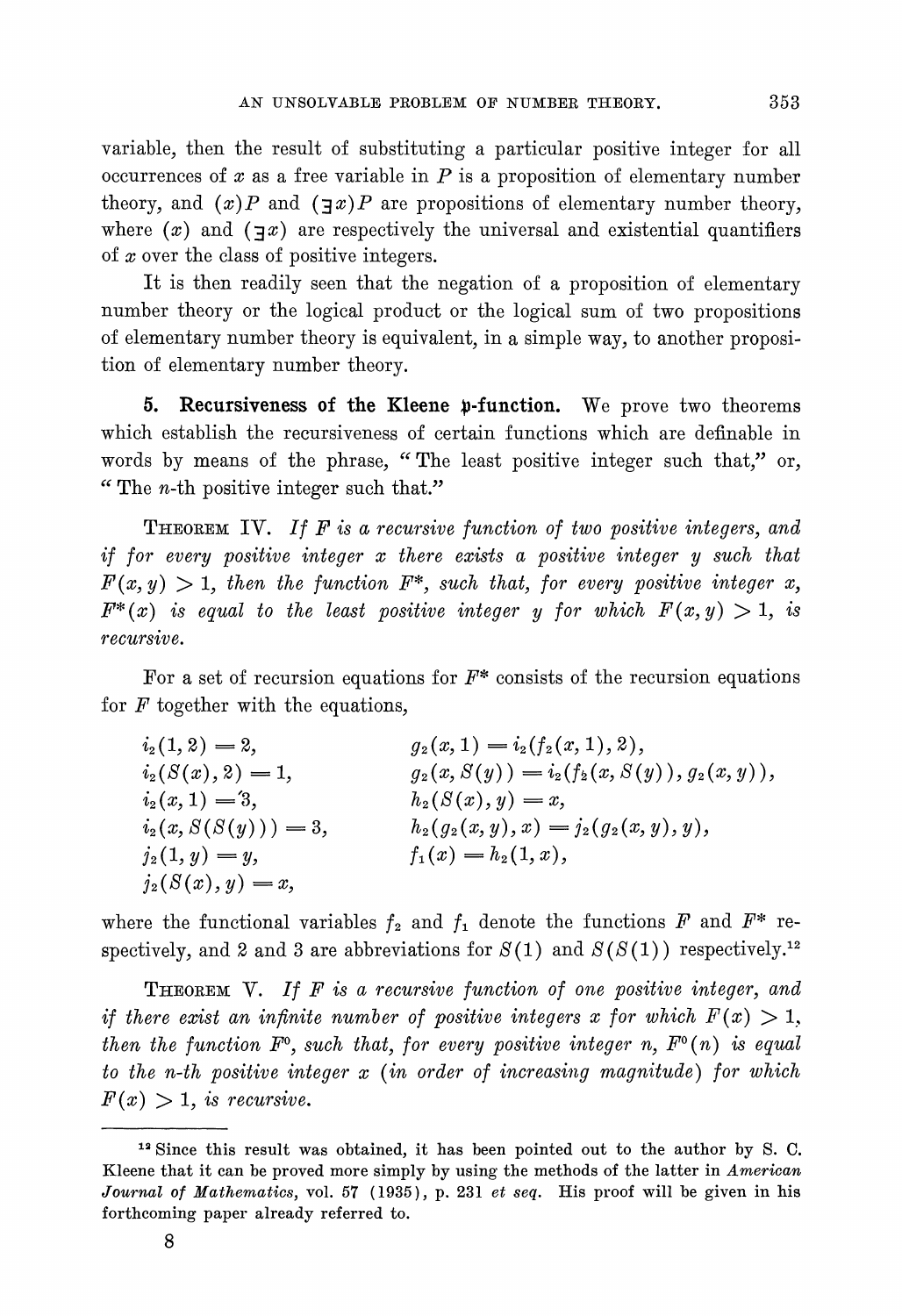For a set of recursion equations for  $F^{\circ}$  consists of the recursion equations for  $F$  together with the equations,

$$
g_2(1, y) = g_2(f_1(S(y)), S(y)),
$$
  
\n
$$
g_2(S(x), y) = y,
$$
  
\n
$$
g_1(1) = k,
$$
  
\n
$$
g_1(S(y)) = g_2(1, g_1(y)),
$$

where the functional variables  $g_1$  and  $f_1$  denote the functions  $F^0$  and  $F$ respectively, and where  $k$  is the numeral to which corresponds the least positive integer x for which  $F(x) > 1$ <sup>13</sup>

6. Recursiveness of certain functions of formulas. We list now a number of theorems which will be proved in detail in a forthcoming paper by 8. C. Kleene **l4** or follow immediately from considerations there given. We omit proofs here, except for brief indications in some instances.

Our statement of the theorems and our notation differ from Kleene's in that we employ the set of positive integers  $(1, 2, 3, \dots)$  in the rôle in which he employs the set of natural numbers  $(0,1,2,\cdot\cdot\cdot)$ . This difference is, of course, unessential. We have selected what is, from some points of view, the less natural alternative, in order to preserve the convenience and naturalness of the identification of the formula  $\lambda ab \cdot a(b)$  with 1 rather than with 0.

THEOREM VI. The property of a positive integer, that there exists a well-formed formula of which it is the Gödel representation is recursive.

THEOREM VII. The set of well-formed formulas is recursively enumerable.

This follows from Theorems V and VI.

THEOREM VIII. The function of two variables, whose value, when taken of the well-formed formulas **F** and **X**, is the formula  $\{F\}(X)$ , is recursive.

THEOREM IX. The function, whose value for each of the positive integers  $1, 2, 3, \dots$  is the corresponding formula  $1, 2, 3, \dots$ , is recursive.

THEOREM X. A function, whose value for each of the formulas  $1, 2, 3, \cdots$ is the corresponding positive integer, and whose value for other well-formed formulas is a fixed positive integer, is recursive. Likewise the function, whose value for each of the formulas  $1, 2, 3, \cdots$  is the corresponding positive integer

<sup>&</sup>lt;sup>13</sup> This proof is due to Kleene.

**l4 5.** C. Kleene, "A-definability and recursiveness," forthcoming (abstract in *Bulletin of the American Mathematical Society, vol. 41). In connection with many* of the theorems listed, see also Kurt GGdel, *Monatshefte fur Muthematik und I'hysik,*  vol. 38 (1931), p. 181 *et seq.,* observing that every function which is recursive in the sense in which the word is there used by Godel is also recursive in the present more general sense.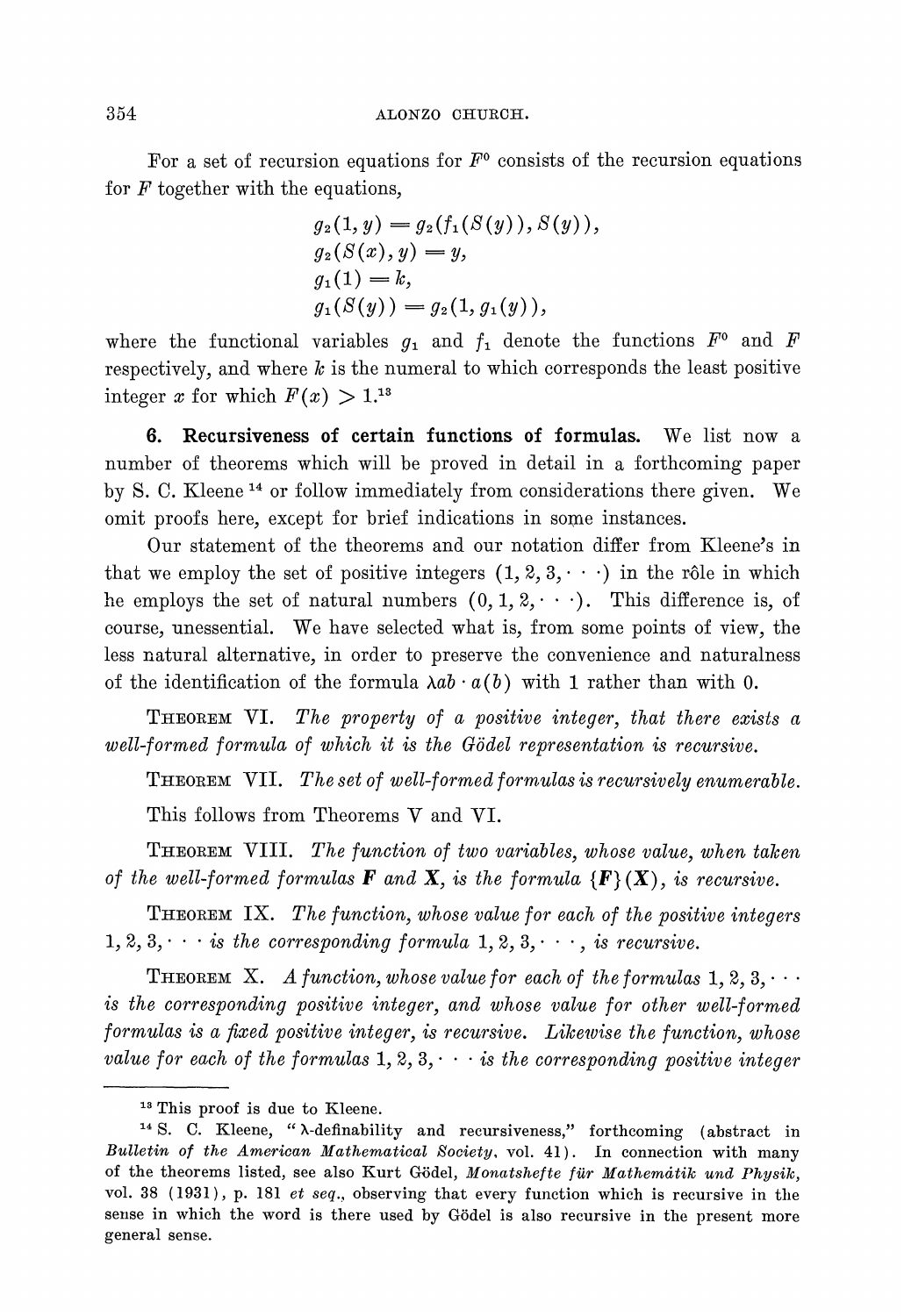*wlus one, and whose value for other well-formed formulas is the positive integer 1, is recursive.* 

THEOREM*XI. The relation of immediate convertibility, between wellformed formulas, is recursive.* 

THEOREM*XII. It is possible to associate simultaneously with every wellformed formula an enumeration of the formulas obtainable from it by conversion, in such a way that the function of two variables, whose value, when taken of a well-formed formula A and a positive integer n, is the n-th formula*   $\dot{a}$  in the enumeration of the formulas obtainable from  $\boldsymbol{A}$  by conversion, is recursive.

**THEOREM** XIII. The property of a well-formed formula, that it is in *principal normal form, is recursive.* 

**THEOREM XIV.** The set of well-formed formulas which are in principal *normal form is recursively enumerable.* 

This follows from Theorems *V*, *VII, XIII.* 

THEOREM*XV. The set of well-formed formulas which have a normal form is recursively enumerable.*<sup>15</sup>

For by Theorems *XI1* and *XIV* this set can be arranged in an infinite square array which is recursively defined (i. e. defined by a recursive function of two variables). And the familiar process by which this square array is reduced to a single infinite sequence is recursive (i. e. can be expressed by means of recursive functions).

**THEOREM XVI.** Every recursive function of positive integers is *A-definable.16* 

THEOREM*XVII. Every A-definable function of positive integers is*   $recursively.<sup>17</sup>$ 

For functions of one positive integer this follows from Theorems *IX, VIII, XII, XIII, IV, X.* For functions of more than one positive integer

<sup>17</sup> This result was obtained independently by the present author and S. C. Kleene at about the same time.

<sup>&</sup>lt;sup>15</sup> This theorem was first proposed by the present author, with the outline of proof here indicated. Details of its proof are due to Kleene and will be given by him in his forthcoming paper, " A-definability and recursiveness."

<sup>&</sup>lt;sup>16</sup> This theorem can be proved as a straightforward application of the methods introduced by Kleene in the *American Journal of Mathematics (loc. cit.)*. In the form here given it was first obtained by Kleene. The related result had previously been obtained by J. B. Rosser that, if we modify the definition of *well-formed* by omitting the requirement that M contain x as a free variable in order that  $\lambda x[M]$  be wellformed, then every recursive function of positive integers is  $\lambda$ -definable in the resulting modified sense.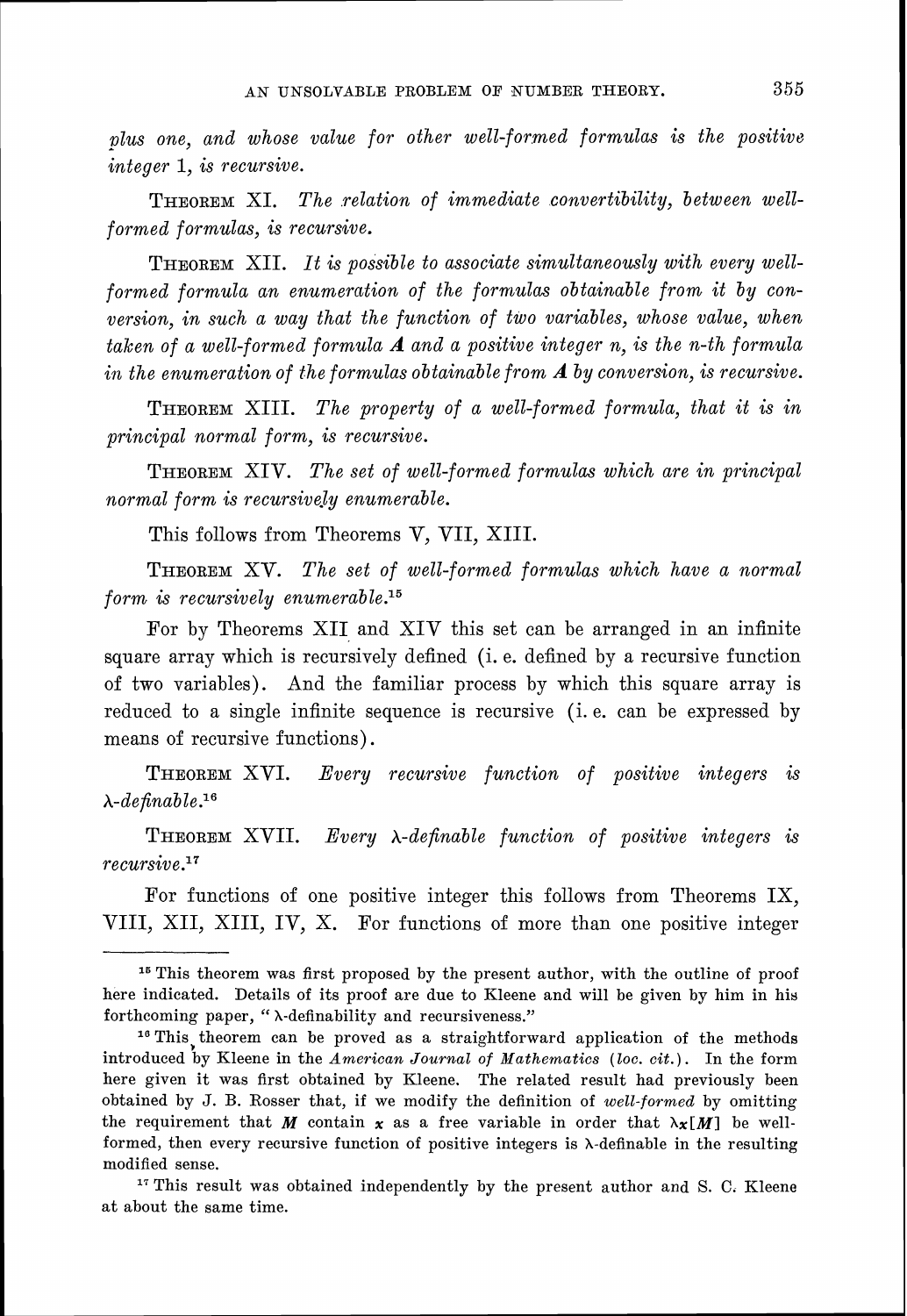it follows by the same method, using a generalization of Theorem IV to functions of more than two positive integers.

**7.** The notion of effective calculability. We now define the notion, already discussed, of an *effectively calculable* function of positive integers by identifying it with the notion of a recursive function of positive integers **l8**  (or of a  $\lambda$ -definable function of positive integers). This definition is thought to be justified by the considerations which follow, so far as positive justification can ever be obtained for the selection of a formal definition to correspond to an intuitive notion.

It has already been pointed out that, for every function of positive integers which is effectively calculable in the sense just defined, there exists an algorithm for the calculation of its values.

Conversely it is true, under the same definition of effective calculability, that every function, an algorithm for the calculation of the values of which exists, is effectively calculable. For example, in the case of a function *P* of one positive integer, an algorithm consists in a method by which, given any positive integer n, a sequence of expressions (in some notation)  $E_{n_1}, E_{n_2}, \cdots, E_{n_r}$ can be obtained; where  $E_{n_1}$  is effectively calculable when n is given; where  $E_{ni}$  is effectively calculable when n and the expressions  $E_{ni}$ ,  $j < i$ , are given; and where, when n and all the expressions  $E_{ni}$  up to and including  $E_{nr_n}$  are given, the fact that the algorithm has terminated becomes effectively known and the value of  $F(n)$  is effectively calculable. Suppose that we set up a system of Godel representations for the notation employed in the expressions  $E_{ni}$ , and that we then further adopt the method of Gödel of representing a finite sequence of expressions  $E_{n_1}, E_{n_2}, \cdots, E_{n_i}$  by the single positive integer  $2^{e_{n_1}}3^{e_{n_2}}\cdots p_i^{e_{n_i}}$  where  $e_{n_1}, e_{n_2}, \cdots, e_{n_i}$  are respectively the Gödel representations of  $E_{n_1}, E_{n_2}, \cdots, E_{n_i}$  (in particular representing a vacuous sequence of expressions by the positive integer 1). Then we may define a function  $G$ of two positive integers such that, if  $x$  represents the finite sequence.  $E_{n_1}, E_{n_2}, \cdots, E_{nk}$ , then  $G(n, x)$  is equal to the Gödel representation of  $E_{ni}$ , where  $i = k + 1$ , or is equal to 10 if  $k = r_n$  (that is if the algorithm has terminated with  $E_{nk}$ , and in any other case  $G(n, x)$  is equal to 1. And we may define a function  $H$  of two positive integers, such that the value of  $H(n, x)$  is the same as that of  $G(n, x)$ , except in the case that  $G(n, x) = 10$ , in which case  $H(n, x) = F(n)$ . If the interpretation is allowed that the

<sup>&</sup>lt;sup>18</sup> The question of the relationship betwen effective calculability and recursiveness (which it is here proposed to answer by identifying the two notions) was raised by Gödel in conversation with the author. The corresponding question of the relationship between effective calculability and A-definability had previously been proposed by the author independently.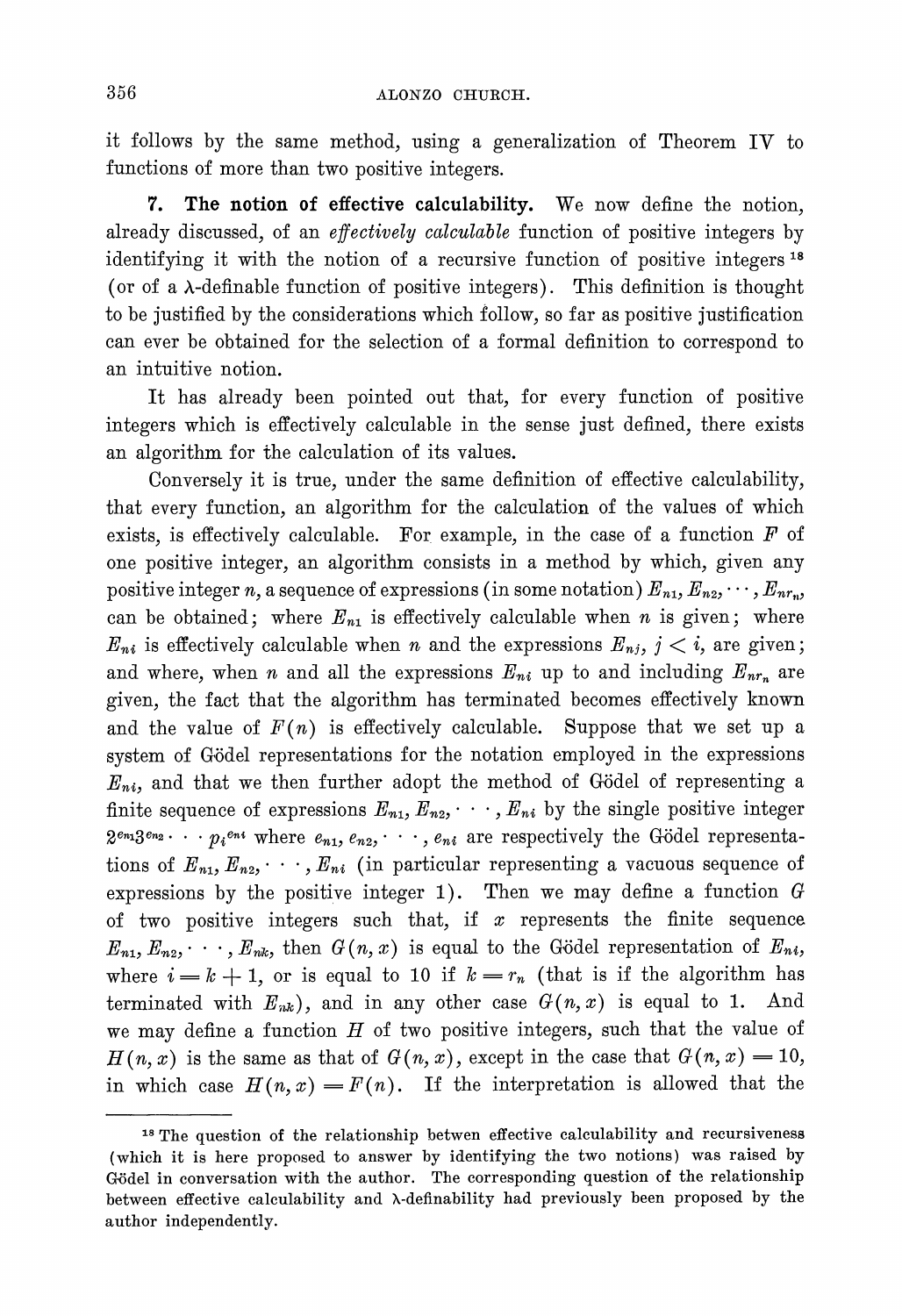requirement of effective calculability which appears in our description of an algorithm means the effective calculability of the functions  $G$  and  $H$ <sup>19</sup>, and if we take the effective calculability of  $G$  and  $H$  to mean recursiveness ( $\lambda$ -definability), then the recursiveness ( $\lambda$ -definability) of F follows by a straightforward argument.

Suppose that we are dealing with some particular system of symbolic logic, which contains a symbol,  $\Rightarrow$ , for equality of positive integers, a symbol { } ( ) for the application of a function of one positive integer to its argument, and expressions  $1, 2, 3, \cdots$  to stand for the positive integers. The theorems of the system consist of a finite, or enumerably infinite, list of expressions, the formal axioms, together with all the expressions obtainable from them by a finite succession of applications of operations chosen out of a given finite, or enumerably infinite, list of operations, the rules of procedure. If the system is to serve at all the purposes for which a system of symbolic logic is usually intended, it is necessary that each rule of procedure be an effectively calculable operation, that the complete set of rules of procedure (if infinite) be effectively enumerable, that the complete set of formal axioms (if infinite) be effectively enumerable, and that the relation between a positive integer and the expression which stands for it be effectively determinable. Suppose that we interpret this to mean that, in terms of a system of Godel representations for the expressions of the logic, each rule of procedure must be a recursive operation,<sup>20</sup> the complete set of rules of procedure must be recursively enumerable (in the sense that there exists a recursive function  $\Phi$ such that  $\Phi(n, x)$  is the representation of the result of applying the *n*-th rule of procedure to the ordered finite set of formulas represented by  $x$ ), the complete set of formal axioms must be recursively enumerable, and the relation between a positive integer and the expression which stands for it must be recursive.<sup>21</sup> And let us call a function  $F$  of one positive integer  $22$  *calculable* within the logic if there exists an expression f in the logic such that  ${f}(\mu) = \nu$ is a theorem when and only when  $F(m) = n$  is true,  $\mu$  and  $\nu$  being the expressions which stand for the positive integers  $m$  and  $n$ . Then, since the

<sup>&</sup>lt;sup>19</sup> If this interpretation or some similar one is not allowed, it is difficult to see how the notion of an algorithm can be given any exact meaning at all.

<sup>&</sup>lt;sup>20</sup> As a matter of fact, in known systems of symbolic logic, e.g. in that of *Principia Mathernatica,* the stronger statement holds, that the relation of *immediate consequence (unmittelba~e B'olge)* is recursive. Cf. Gjjdel, *loc. cit.,* p. *185.* In any case where the relation of immediate consequence is recursive it is possible to find a set of rules of procedure, equivalent to the original ones, such that each rule is a (one-valued) recursive operation, and the complete set of rules is recursively enumerable.

The author is here indebted to GSdel, who, in his **1934** lectures already referred to, proposed substantially theae conditions, but in terms of the more restricted notion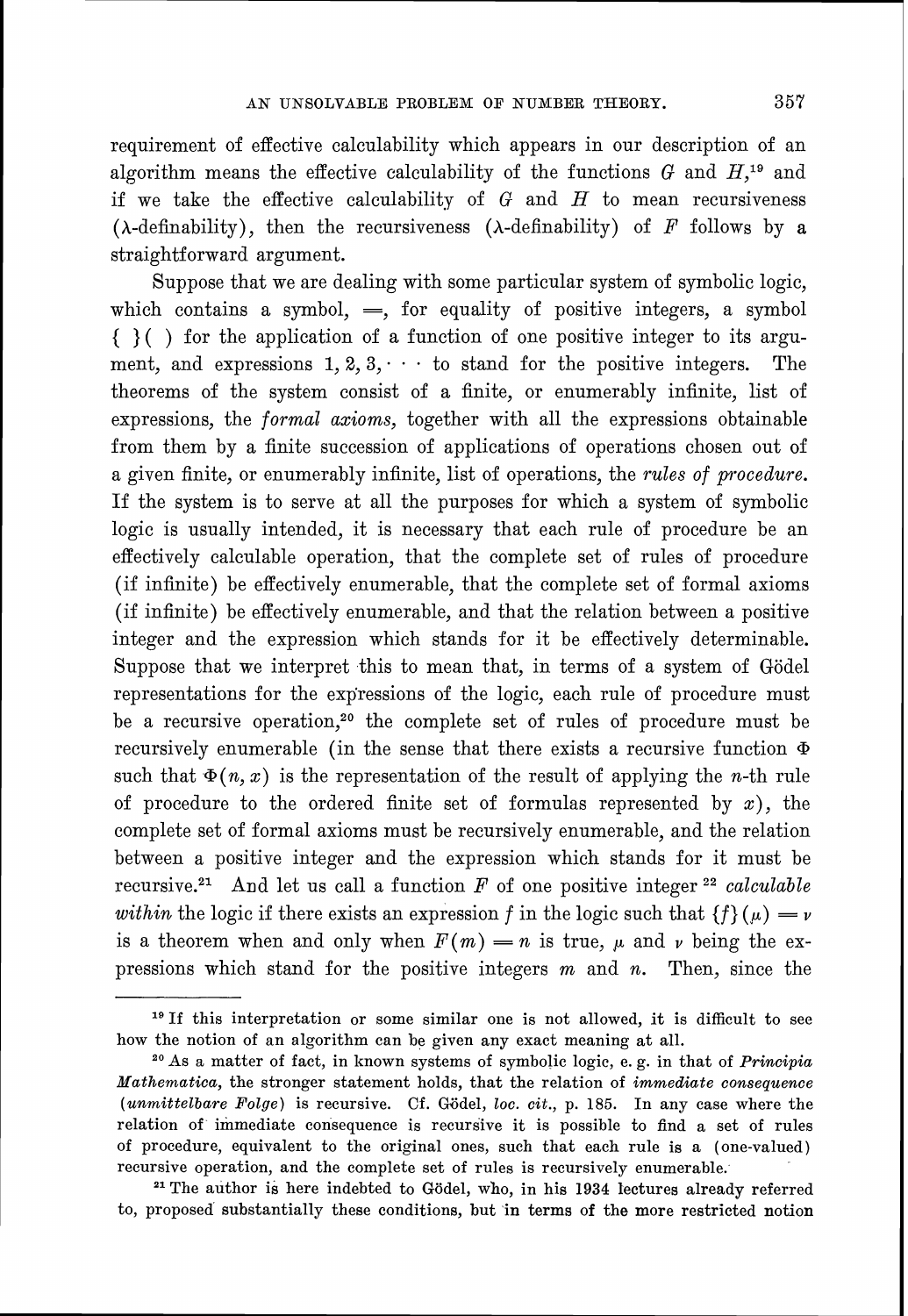complete set of theorems of the logic is recursively enumerable, it follows by Theorem IV above that every function of one positive integer which is calculable within the logic is also effectively calculable (in the sense of our definition).

Thus it is shown that no more general definition of effective calculability than that proposed above can be obtained by either of two methods which naturally suggest themselves (1) by defining a function to be effectively calculable if there exists an algorithm for the calculation of its values (2) by defining a function  $F$  (of one positive integer) to be effectively calculable if, for every positive integer  $m$ , there exists a positive integer  $n$  such that  $F(m) = n$  is a provable theorem.

8. Invariants of conversion. The problem naturally suggests itself to find invariants of that transformation of formulas which we have called conversion. The only effectively calculable invariants at present known are the immediately obvious ones (e. g. the set of free variables contained in a formula). Others of importance very probably exist. But we shall prove (in Theorem XIX) that, under the definition of effective calculability proposed in \$ 7, no complete set of effectively calculable invariants of conversion exists  $(cf. § 1)$ .

The results of Kleene (American Journal of Mathematics, 1935) make it clear that, if the problem of finding a complete,set of effectively calculable invariants of conversion were solved, most of the familiar unsolved problems of elementary number theory would thereby also be solved. And from Theorem XVI above it follows further that to find a complete set of effectively calculable invariants of conversion would imply the solution of the Entscheidungsproblem for any system of symbolic logic whatever (subject to the very general restrictions of  $\S$  7). In the light of this it is hardly surprising that the problem to find such a set of invariants should be unsolvable.

It is to be remembered, however, that, if we consider only the statement of the problem (and ignore things which can be proved about it by more or less lengthy arguments), it appears to be a problem of the same class as the problems of number theory and topology to which it was compared in §1, having no striking characteristic by which it can be distinguished from them. The temptation is strong to reason by analogy that other important problems of this class may also be unsolvable.

of recursiveness which he had employed in 1931, and using the condition that the relation of immadiate consequence be recursive instead of the present conditions on the rules of procedure.

<sup>&</sup>lt;sup>22</sup>We confine ourselves for convenience to the case of functions of one positive integer. The extension to functions of several positive integers is immediate.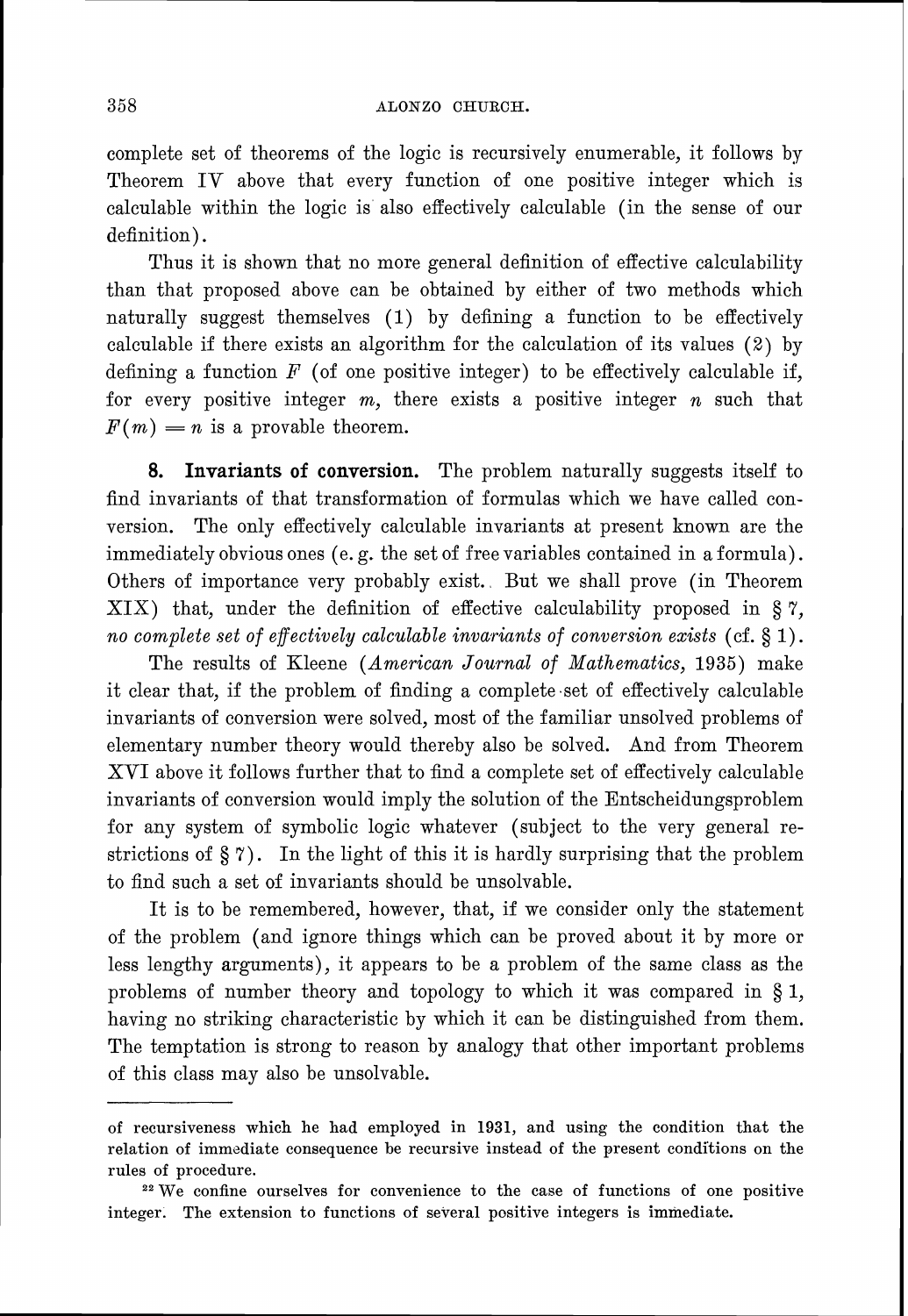LEMMA. The problem, to find a recursive function of two formulas *A* and **B** whose value is 2 or 1 according as *A* conv **B** or not, is equivalent to the problem, to find a recursive function of one formula  $C$  whose value is  $2$  or 1 according as  $C$  has a normal form or not.<sup>23</sup>

For, by Theorem X, the formula  $\boldsymbol{a}$  (the formula  $\boldsymbol{b}$ ), which stands for the positive integer which is the Godel representation of the formula *A* (the formula  $\boldsymbol{B}$ ), can be expressed as a recursive function of the formula  $\boldsymbol{A}$  (the formula  $\boldsymbol{B}$ ). Moreover, by Theorems VI and XII, there exists a recursive function F of two positive integers such that, if  $m$  is the Godel representation of a well-formed formula  $M$ , then  $F(m, n)$  is the Gödel representation of the n-th formula in an enumeration of the formulas obtainable from  $M$  by conversion. And, by Theorem XVI,  $F$  is  $\lambda$ -definable, by a formula  $\mathfrak{f}$ . If we define,

$$
Z_1 \to \mathcal{Q}(\lambda x \cdot x(I), I),
$$
  
\n
$$
Z_2 \to \mathcal{Q}(\lambda xy \cdot S(x) - y, I),
$$

where  $Q$  is the formula defined by Kleene (American Journal of Mathematics, vol. 57 (1935), p. 226), then  $Z_1$  and  $Z_2$   $\lambda$ -define the functions of one positive integer whose values, for a positive integer  $n$ , are the  $n$ -th terms respectively of the infinite sequences  $1,1,2,1,2,3,\cdots$  and  $1,2,1,3,2,1,\cdots$ . By Theorem VIII the formula,

$$
\{\lambda xy \cdot \mathfrak{p}(\lambda n \cdot \delta(\mathfrak{f}(x, Z_1(n)), \mathfrak{f}(y, Z_2(n))), 1)\} (a, b),
$$

where  $\mathfrak p$  and  $\delta$  are defined as by Kleene (loc. cit., p. 173 and p. 231), is a recursive function of  $A$  and  $B$ , and this formula has a normal form if and only if *A* conv B.

Again, by Theorem X, the formula **c,** which stands for the positive integer which is the Gödel representation of the formula  $C$ , can be expressed as a recursive function of the formula  $C$ . By Theorems VI and XIII, there exists a recursive function G of one positive integer such that  $G(m) = 2$ if  $m$  is the Gödel representation of a formula in principal normal form, and  $G(m) = 1$  in any other case. And, by Theorem XVI, G is  $\lambda$ -definable, by a formula **g.** By Theorem VIII the formula,

$$
\{\lambda x \cdot \mathfrak{p}(\lambda n \cdot \mathfrak{g}(\mathfrak{f}(x,n),1,1))\}(c)
$$

**<sup>25</sup>**These two problems, in the forms, **( 1**) to find an effective method of determining of any two formulas  $\boldsymbol{A}$  and  $\boldsymbol{B}$  whether  $\boldsymbol{A}$  conv  $\boldsymbol{B}$ , (2) to find an effective method of determining of any formula **C** whether it has a normal form, were both proposed by Kleene to the author, in the course of a discussion of the properties of the  $p_i$ -function, about **1932.** Some attempts towards solution of (1) by means of numerical invariants were actually made by Kleene at about that time.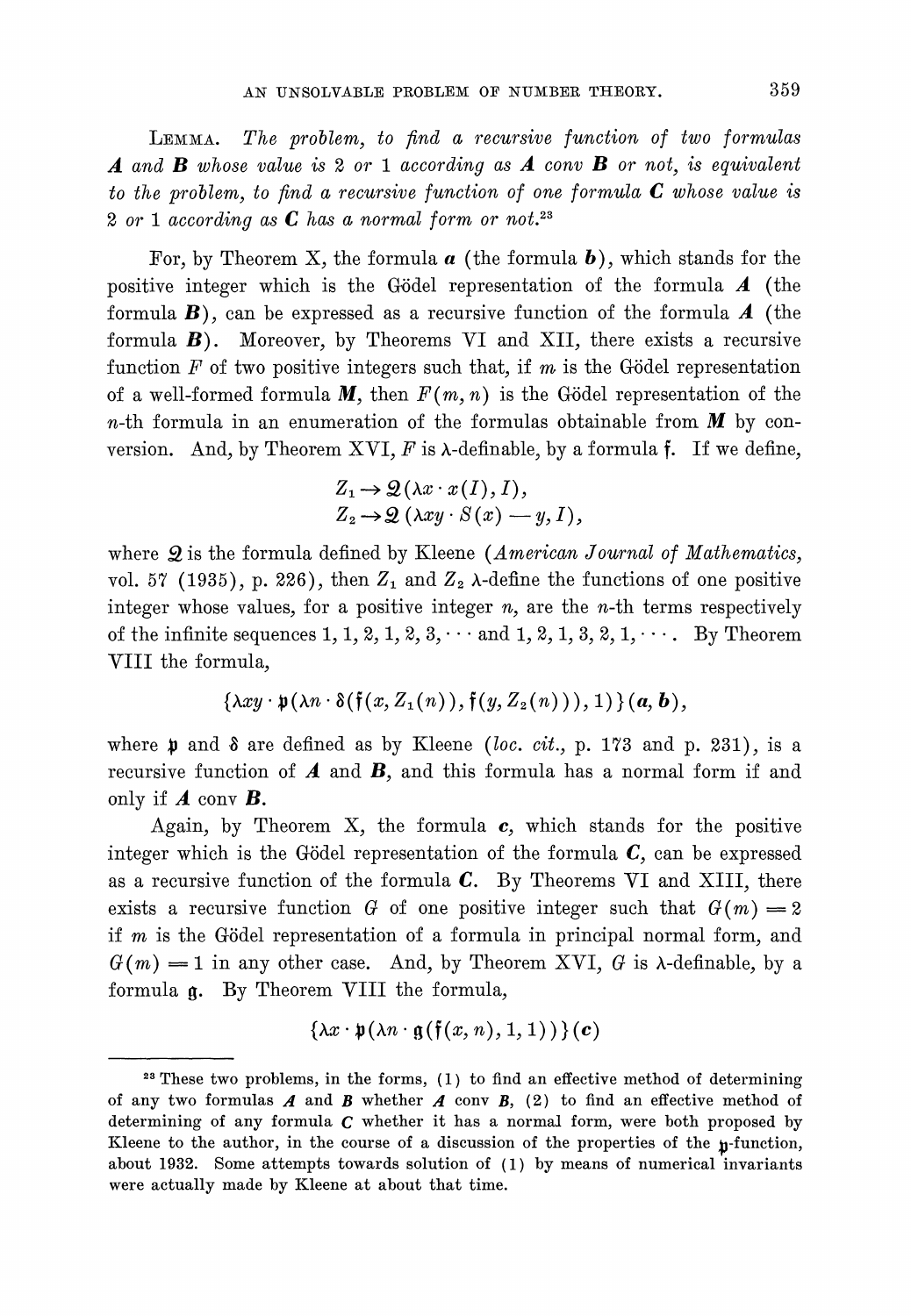where f is the formula f used in the preceding paragraph, is a recursive function of  $C$ , and this formula is convertible into the formula 1 if and only if C has a normal form.

Thus we have proved that a formula  $C$  can be found as a recursive function of formulas  $\boldsymbol{A}$  and  $\boldsymbol{B}$ , such that  $\boldsymbol{C}$  has a normal form if and only if *A* conv *B;* and that a formula *A* can be found as a recursive function of a formula  $C$ , such that  $A$  conv 1 if and only if  $C$  has a normal form. From this the lemma follows.

**THEOREM XVIII.** There is no recursive function of a formula  $C$ , whose value is 2 or 1 according as  $C$  has a normal form or not.

That is, the property of a well-formed formula, that it has a normal form, is not recursive.

For assume the contrary.

Then there exists a recursive function  $H$  of one positive integer such that  $H(m) = 2$  if m is the Gödel representation of a formula which has a. normal form, and  $H(m) = 1$  in any other case. And, by Theorem XVI, H is  $\lambda$ -definable by a formula  $\mathfrak{h}$ .

By Theorem XV, there exists an enumeration of the well-formed formulas which have a normal form, and a recursive function *A* of one positive integer such that  $A(n)$  is the Gödel representation of the *n*-th formula in this enumeration. And, by Theorem XVI,  $A$  is  $\lambda$ -definable, by a formula  $\mathfrak{a}$ .

By Theorems VI and VIII, there exists a recursive function  $B$  of two positive integers such that, if  $m$  and  $n$  are Gödel representations of wellformed formulas **M** and **N**, then  $B(m, n)$  is the Godel representation of  ${M}(N)$ . And, by Theorem XVI, B is  $\lambda$ -definable, by a formula **b**.

By Theorems VI and X, there exists a recursive function  $C$  of one positive integer such that, if  $m$  is the Gödel representation of one of the formulas  $1, 2, 3, \dots$ , then  $C(m)$  is the corresponding positive integer plus one, and in any other case  $C(m) = 1$ . And, by Theorem XVI, C is  $\lambda$ -definable, by a formula *c.* 

By Theorem IX there exists a recursive function  $Z^{-1}$  of one positive integer, whose value for each of the positive integers  $1, 2, 3, \cdots$  is the Gödel representation of the corresponding formula  $1, 2, 3, \cdots$ . And, by Theorem XVI,  $Z^{-1}$  is  $\lambda$ -definable, by a formula  $\lambda$ .

Let  $f$  and  $g$  be the formulas  $f$  and  $g$  used in the proof of the Lemma. By Kleene 15III Cor. (loc. cit., p. 220), a formula  $\mathfrak b$  can be found such that,

> $\mathfrak{b}(1)$  conv  $\lambda x \cdot x(1)$  $\mathfrak{b}(2)$  conv  $\lambda u \cdot \mathfrak{c}(\mathfrak{f}(u,\mathfrak{p}(\lambda m\cdot \mathfrak{g}(\mathfrak{f}(u,m)),1))).$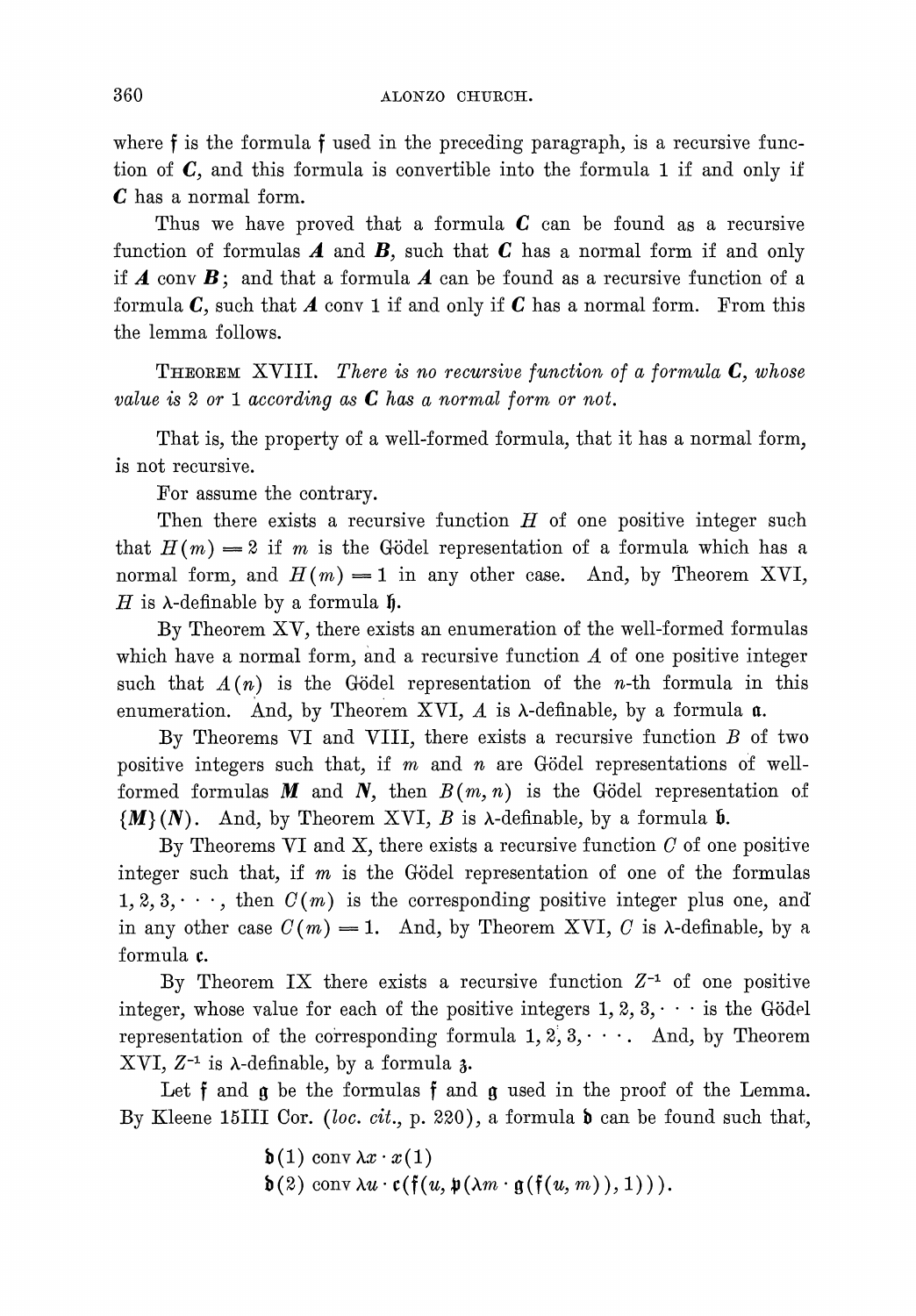We define,

$$
\mathfrak{e} \longrightarrow \lambda n \cdot \mathfrak{b}(\mathfrak{h}(\mathfrak{b}(\mathfrak{a}(n),\mathfrak{z}(n))), \mathfrak{b}(\mathfrak{a}(n),\mathfrak{z}(n))).
$$

Then if **n** is one of the formulas  $1, 2, 3, \dots$ ,  $e(n)$  is convertible into one of the formulas  $1, 2, 3, \cdots$  in accordance with the following rules: (1) if  $\mathfrak{b}(\mathfrak{a}(n), \mathfrak{z}(n))$  conv a formula which stands for the Gödel representation of a formula which has no normal form,  $e(n)$  conv 1, (2) if  $\mathfrak{b}(\mathfrak{a}(n), \mathfrak{z}(n))$  conv a formula which stands for the Gödel representation of a formula which has a principal normal form which is not one of the formulas  $1, 2, 3, \dots$ ,  $e(n)$  conv 1, (3) if  $\mathfrak{b}(\mathfrak{a}(n), \mathfrak{z}(n))$  conv a formula which stands for the Gödel representation of a formula which has a principal normal form which is one of the formulas 1, 2, 3,  $\cdots$ ,  $e(n)$  conv the next following formula in the list 1, 2, 3,  $\cdots$ .<br>By Theorem III, since  $e(1)$  has a normal form, the formula  $e$  has a

normal form. Let  $\mathfrak G$  be the formula which stands for the Gödel representation of **e.** Then, if **n** is any one of the formulas  $1, 2, 3, \dots$ ,  $\mathfrak{E}$  is not convertible into the formula  $\mathfrak{a}(n)$ , because  $\mathfrak{b}(\mathfrak{E},\mathfrak{z}(n))$  is, by the definition of  $\mathfrak{b}$ , convertible into the formula which stands for the Gödel representation of  $e(n)$ , while  $\mathfrak{b}(\mathfrak{a}(n), \mathfrak{z}(n))$  is, by the preceding paragraph, convertible into the formula stands for the Gödel representation of a formula definitely not convertible into  $e(n)$  (Theorem II). But, by our definition of a, it must be true of one of the formulas **n** in the list  $1, 2, 3, \cdots$  that  $\mathfrak{a}(n)$  conv  $\mathfrak{E}$ .

Thus, since our assumption to the contrary has led to a contradiction, the theorem must be true.

In order to present the essential ideas without any attempt at exact statement, the preceding proof may be outlined as follows. We are to deduce a contradiction from the assumption that it is effectively determinable of every well-formed formula whether or not it has a normal form. If this assumption holds, it is effectively determinable of every well-formed formula whether or not it is convertible into one of the formulas  $1, 2, 3, \dots$ ; for, given a well-formed formula  $R$ , we can first determine whether or not it has a normal form, and if it has we can obtain the principal normal form by enumerating the formulas into which  $\bf{R}$  is convertible (Theorem XII) and picking out the first formula in principal normal form which occurs in the enumeration, and we can then determine whether the principal normal form is one of the formulas 1, 2, 3,  $\cdots$ . Let  $A_1, A_2, A_3, \cdots$  be an effective enumeration of the well-formed formulas which have a normal form (Theorem XV). Let  $E$  be a function of one positive integer, defined by the rule that, where **m** and **n** are the formulas which stand for the positive integers m and n respectively,  $E(n) = 1$  if  $\{A_n\}(\mathbf{n})$  is not convertible into one of the formulas 1, 2, 3,  $\cdots$ , and  $E(n) = m + 1$  if  $\{A_n\}$  (n) conv m and m is one of the formulas 1, 2, 3,  $\cdots$ . The function E is effectively calculable and is there-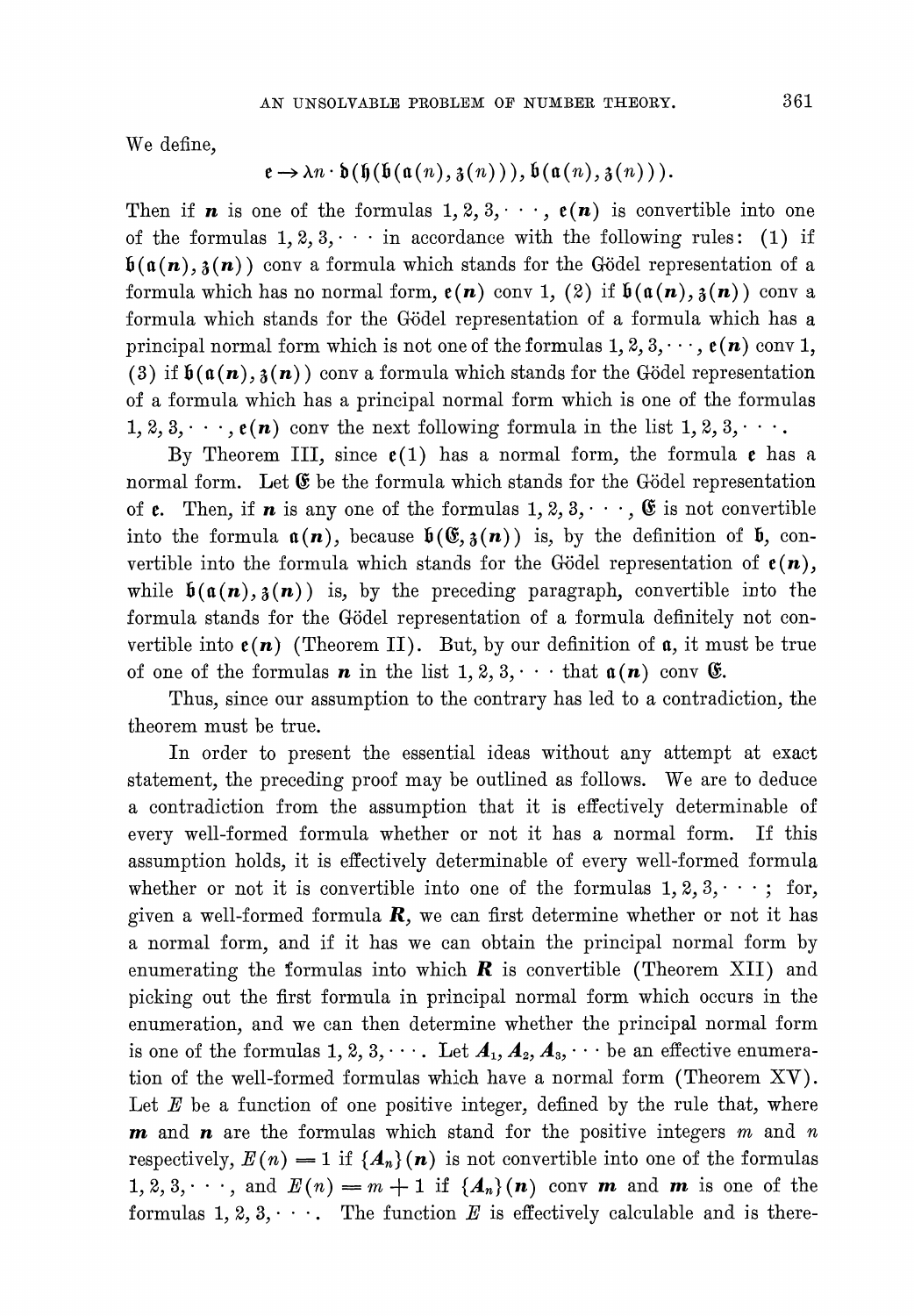fore  $\lambda$ -definable, by a formula **e**. The formula **e** has a normal form, since  $e(1)$  has a normal form. But  $e$  is not any one of the formulas  $A_1, A_2, A_3, \dots$ , because, for every *n*,  $e(n)$  is a formula which is not convertible into  ${A_n}(n)$ . And this contradicts the property of the enumeration  $A_1, A_2, A_3, \cdots$  that it contains all well-formed formulas which have a normal form.

COROLLARY1. *The set of well-formed formulas which have no normal form is not recursively enumerable.*<sup>24</sup>

For, to outline the argument, the set of well-formed formulas which have a normal form is recursively enumerable, by Theorem XV. If the set of those which do not have a normal form were aslo recursively enumerable, it would be possible to tell effectively of any well-formed formula whether it had a normal form, by the process of searching through the two enumerations until it was found in ons or the other. This, however, is contrary to Theorem XVIII.

This corollary gives us an example of an effectively enumerable set (the set of well-formed formulas) which is divided into two non-overlapping subsets of which one is effectively enumerable and the other not. Indeed, in view of the difficulty of attaching any reasonable meaning to the assertion that a set is enumerable but not effectively enumerable, it may even be permissible to go a step further and say that here is an example of an enumerable set which is divided into two non-overlapping subsets of which one is enumerable and the other non-enumerable.<sup>25</sup>

COROLLARY**2.** *Let a function F of one positive integer be defined by the rule that*  $F(n)$  *shall equal 2 or 1 according as n is or is not the Gödel representation of a formula which has a normal form. Then F (if its definition be admitted as valid at all) is an example of a non-recursive function of positive integers.26* 

This follows at once from Theorem XVIII.

<sup>&</sup>lt;sup>24</sup> This corollary was proposed by J. B. Rosser.

The outline of proof here given for it is open to the objection, recently called to the author's attention by Paul Bernays, that it ostensibly requires a non-constructive use of the principle of excluded middle. This objection is met by a revision of the proof, the revised proof to consist in taking any recursive enumeration of formulas which have no normal form and showing that this enumeration is not a complete enumeration of such formulas, by constructing a formula  $\rho(n)$  such that (1) the supposition that  $e(n)$  occurs in the enumeration leads to contradiction (2) the supposition that  $e(n)$  has a normal form leads to contradiction.

<sup>&</sup>lt;sup>25</sup> Cf. the remarks of the author in *The American Mathematical Monthly*, vol. 41 (1934), pp. 356-361.<br><sup>26</sup> Other examples of non-recursive functions have since been obtained by S. C.

Kleene in a different connection. See his forthcoming paper, "General recursive functions of natural numbers."